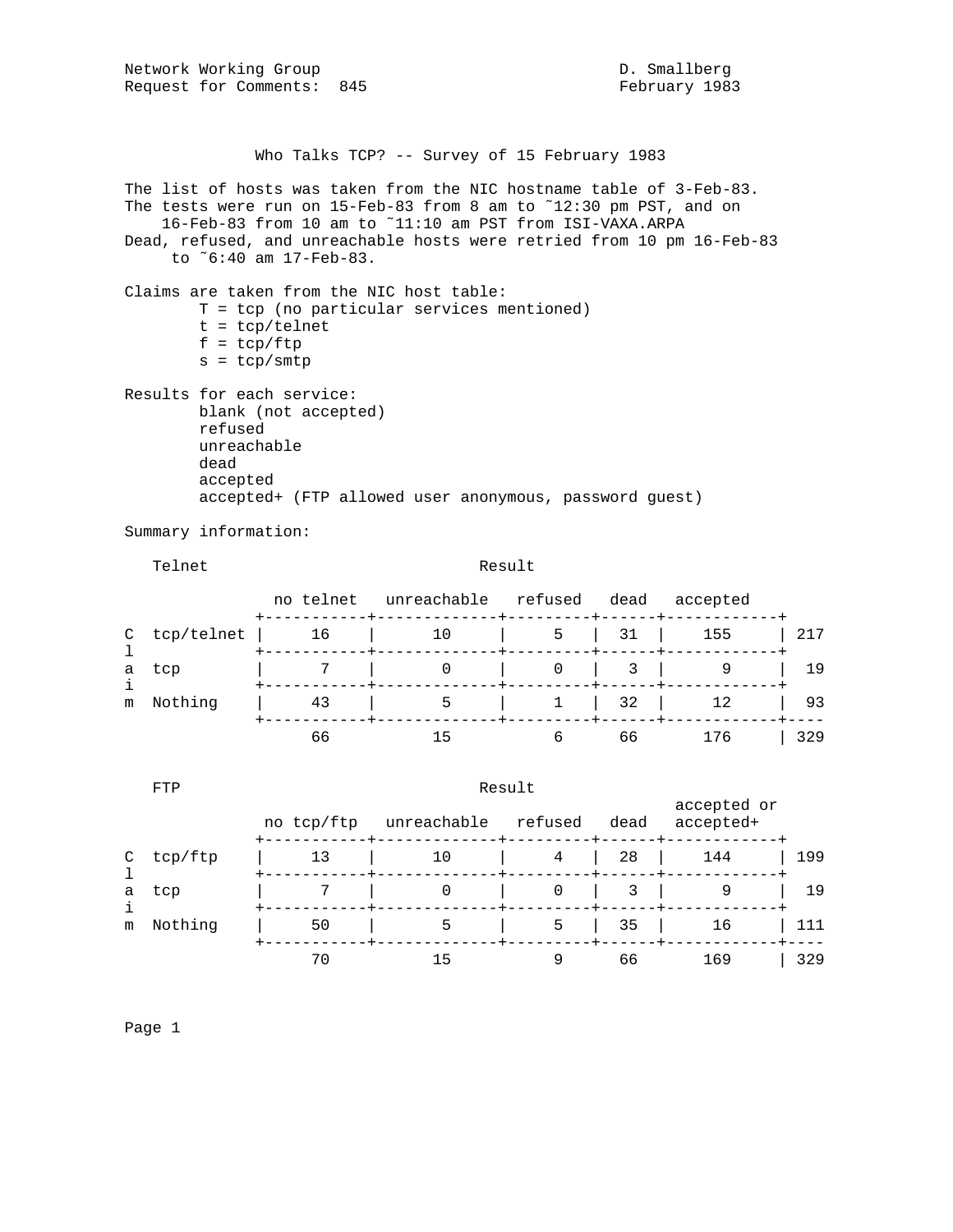SMTP Result

|            |    | no tcp/smtp unreachable refused dead |                         | accepted     |     |
|------------|----|--------------------------------------|-------------------------|--------------|-----|
| C tcp/smtp |    | 10                                   |                         | 9   28   124 | 181 |
| a tcp      |    |                                      | $1 \quad \vert \quad 3$ |              | 19  |
| m Nothing  | 57 |                                      | 7   35                  | 25           | 129 |
|            | 74 |                                      | 66                      | 157          | 329 |

Results in alphabetical order:

| Name        | Address    | Claims      | Telnet   | FTP       | SMTP     |
|-------------|------------|-------------|----------|-----------|----------|
| $- - - -$   |            | ------      | ------   |           |          |
| acc         | 10.2.0.54  | $- - - - -$ |          | dead      |          |
| ada-vax     | 10.0.0.52  | $-tfs$      | accepted | accepted  | accepted |
| aerospace   | 10.2.0.65  | $-tfs$      | accepted | accepted  | accepted |
| afgl        | 10.1.0.66  | $-tf-$      | accepted | accepted  |          |
| afsc-ad     | 10.0.0.53  | $-tf-$      | accepted | accepted  |          |
| afsc-dev    | 10.2.0.53  | $-tf-$      | accepted | accepted  |          |
| afsc-hq     | 10.0.0.67  | $- - - - -$ |          |           |          |
| afsc-sd     | 10.0.0.65  | $---$       |          |           |          |
| afwl        | 10.0.0.48  | $-tf-$      |          | dead      |          |
| aids-unix   | 10.2.0.56  | $-tfs$      | accepted | accepted  | accepted |
| alta-coma   | 3.1.0.50   | $T---$      |          |           |          |
| ames-tss    | 10.0.0.16  | $-tf-$      | accepted | accepted  | refused  |
| ames-vmsb   | 10.3.0.16  | $- - - - -$ | accepted | accepted  | accepted |
| anl         | 10.0.0.55  | $- - - - -$ |          |           |          |
| $an1 - mcs$ | 10.1.0.55  | $- - - - -$ | accepted | accepted  | accepted |
| $apg-1$     | 10.1.0.29  | $-tfs$      | accepted | accepted  | accepted |
| arpa-dms    | 10.0.0.28  | $- - - - -$ |          | dead      |          |
| arpa-png11  | 10.3.0.28  | $-tfs$      |          |           |          |
| bbn-admin   | 3.1.0.6    | $-tfs$      | refused  | refused   | refused  |
| bbn-cd      | 3.3.0.9    | $-tfs$      | accepted | accepted  | accepted |
| bbn-clxx    | 10.4.0.49  | $-tfs$      | accepted | accepted  | accepted |
| bbn-cvax    | 128.11.0.2 | $-tfs$      |          |           |          |
| bbn-inoc    | 10.2.0.82  | $-tfs$      |          |           |          |
| bbn-inoc    | 3.2.0.6    | $-tfs$      | accepted | accepted  | accepted |
| bbn-noc     | 3.1.0.14   | $-tfs$      | accepted | accepted  | accepted |
| bbn-noc2    | 10.6.0.82  | $-tfs$      | accepted | accepted  | accepted |
| bbn-nu      | 10.0.0.72  | $-tfs$      |          |           |          |
| bbn-rsm     | 10.4.0.82  | $-t$ --     |          | dead      |          |
| bbn-tenexb  | 10.0.0.49  | $-tf-$      | accepted | accepted+ | accepted |
| bbn-tenexc  | 10.3.0.49  | $-tf-$      | accepted | accepted  | accepted |
| bbn-unix    | 10.1.0.72  | $-tfs$      | accepted | accepted  | accepted |
| bbn-vax     | 10.1.0.82  | $-tfs$      | accepted | accepted  | accepted |
| bbna        | 10.3.0.5   | $-tfs$      | accepted | accepted  | accepted |
| bbncca      | 3.0.0.2    | $-tfs$      | accepted | accepted  | accepted |
| bbnccb      | 3.1.0.2    | -tfs        | accepted | accepted  | accepted |
| bbnccc      | 3.2.0.2    | $-tfs$      |          | dead      |          |
| bbnccd      | 3.3.0.2    | $-tfs$      | accepted | accepted  | accepted |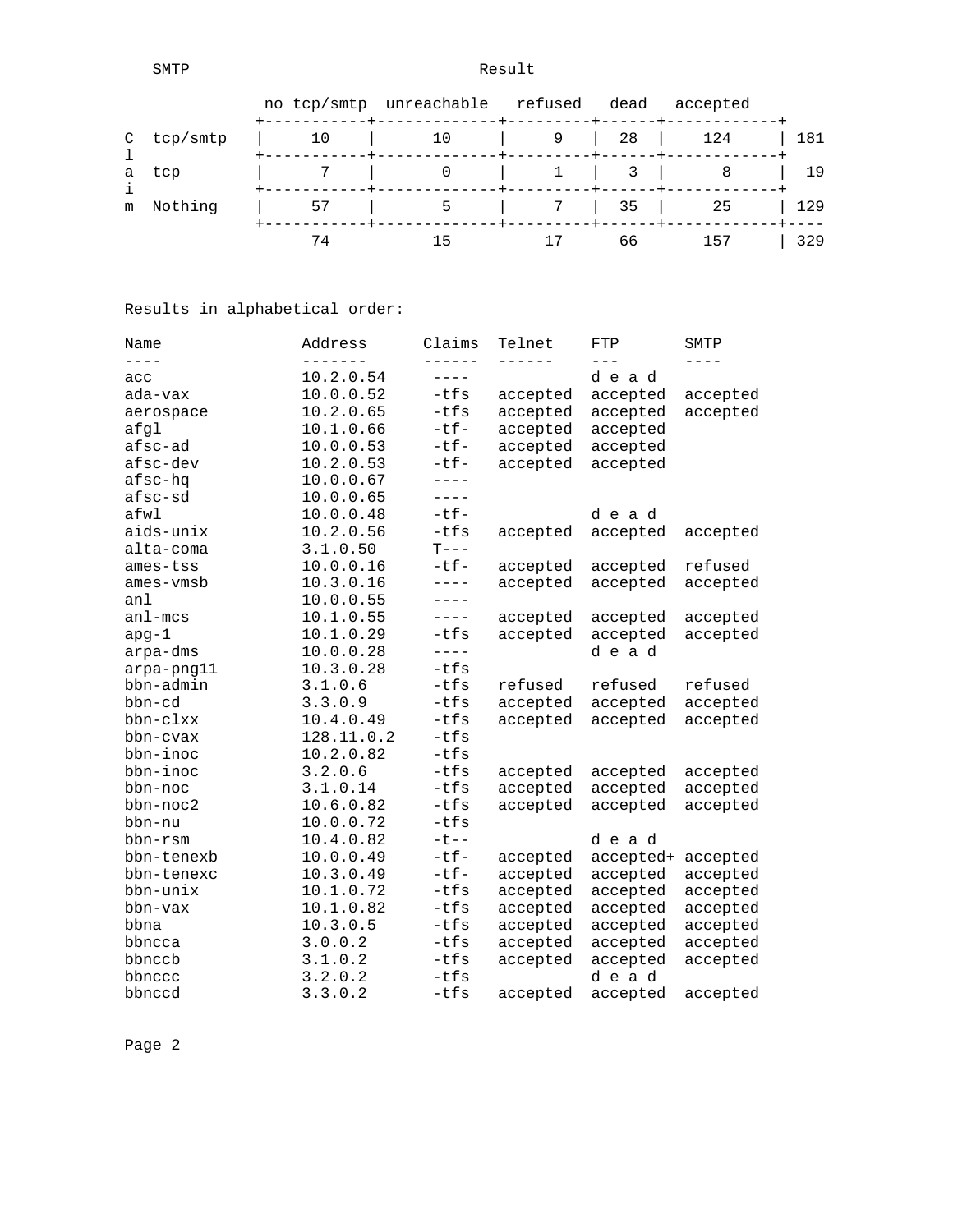| bbnccf                      | 3.0.0.4              | -tfs                                                                                                                                                                                                                                                                                                                                                                                         | accepted | accepted           | accepted |
|-----------------------------|----------------------|----------------------------------------------------------------------------------------------------------------------------------------------------------------------------------------------------------------------------------------------------------------------------------------------------------------------------------------------------------------------------------------------|----------|--------------------|----------|
| bbncci                      | 3.3.0.4              | $-tfs$                                                                                                                                                                                                                                                                                                                                                                                       |          | dead               |          |
| bbnf                        | 10.0.0.5             | $-tfs$                                                                                                                                                                                                                                                                                                                                                                                       | accepted | accepted           | accepted |
| bbng                        | 10.1.0.5             | -tfs                                                                                                                                                                                                                                                                                                                                                                                         | accepted | accepted           | accepted |
| bbnp                        | 3.2.0.4              | -tfs                                                                                                                                                                                                                                                                                                                                                                                         | accepted | accepted           | accepted |
| bbnq                        | 3.2.0.7              | $-tfs$                                                                                                                                                                                                                                                                                                                                                                                       | accepted | accepted           | accepted |
| bbns                        | 10.3.0.82            | $-tfs$                                                                                                                                                                                                                                                                                                                                                                                       |          | unreachable        |          |
| bbnt                        | 10.0.0.82            | -tfs                                                                                                                                                                                                                                                                                                                                                                                         | accepted | accepted           | refused  |
| bbnw                        | 3.3.0.6              | $-tfs$                                                                                                                                                                                                                                                                                                                                                                                       | accepted | accepted           | accepted |
| bbnx                        | 3.0.0.8              | $-tfs$                                                                                                                                                                                                                                                                                                                                                                                       | accepted | accepted           | accepted |
| bbny                        | 3.2.0.8              | -tfs                                                                                                                                                                                                                                                                                                                                                                                         | accepted | accepted           | accepted |
| bbnz                        | 3.1.0.7              | $-tfs$                                                                                                                                                                                                                                                                                                                                                                                       | accepted | accepted           | accepted |
| bnl                         | 10.1.0.58            | $---$                                                                                                                                                                                                                                                                                                                                                                                        |          | dead               |          |
| bragg-stal                  | 10.1.0.38            | $-tfs$                                                                                                                                                                                                                                                                                                                                                                                       |          | dead               |          |
| brl                         | 10.0.0.29            | $-tfs$                                                                                                                                                                                                                                                                                                                                                                                       | accepted | accepted           | refused  |
| brl-bmd                     | 10.3.0.29            | $-tfs$                                                                                                                                                                                                                                                                                                                                                                                       | accepted | accepted           | refused  |
| brl-secad-vg                | 192.5.21.3           | $- - - -$                                                                                                                                                                                                                                                                                                                                                                                    |          | unreachable        |          |
| brl-vld                     | 192.5.21.2           | -tfs                                                                                                                                                                                                                                                                                                                                                                                         |          | unreachable        |          |
| brl-vld-gr                  | 192.5.21.5           | $-tfs$                                                                                                                                                                                                                                                                                                                                                                                       |          | unreachable        |          |
| brl-vld-vg                  | 192.5.21.4           | $- - - -$                                                                                                                                                                                                                                                                                                                                                                                    |          | unreachable        |          |
| cca-unix                    | 10.0.0.31            | $-tfs$                                                                                                                                                                                                                                                                                                                                                                                       | accepted | accepted+ accepted |          |
| cca-vms                     | 10.1.0.31            | $-tfs$                                                                                                                                                                                                                                                                                                                                                                                       | accepted | accepted           | accepted |
| cctc                        | 10.0.0.20            | $-t$ --                                                                                                                                                                                                                                                                                                                                                                                      |          |                    |          |
| centacs-mmp                 | 10.0.0.60            | $- - - -$                                                                                                                                                                                                                                                                                                                                                                                    |          | dead               |          |
| centacs-tf                  | 10.3.0.60            | $- - - -$                                                                                                                                                                                                                                                                                                                                                                                    |          | dead               |          |
| cincpacflt-wm               | 10.1.0.36            | $---$                                                                                                                                                                                                                                                                                                                                                                                        |          |                    |          |
| $cit-20$                    | 10.0.0.54            | $T---$                                                                                                                                                                                                                                                                                                                                                                                       | accepted | accepted           | accepted |
| $cit-750$                   | 192.5.7.3            | $-tfs$                                                                                                                                                                                                                                                                                                                                                                                       |          | unreachable        |          |
| cit-vax                     | 10.1.0.54            | -tfs                                                                                                                                                                                                                                                                                                                                                                                         | accepted | accepted           | accepted |
| clarksburg-expak            | 8.0.0.4              | $---$                                                                                                                                                                                                                                                                                                                                                                                        |          | unreachable        |          |
| clarksburg-monitor 8.0.0.44 |                      | $---$                                                                                                                                                                                                                                                                                                                                                                                        |          | unreachable        |          |
| cmu                         | 128.2.254.255        | $\qquad \qquad - - - -$                                                                                                                                                                                                                                                                                                                                                                      |          | dead               |          |
| cmu-cs-a                    | 10.1.0.14            | $-t-s$                                                                                                                                                                                                                                                                                                                                                                                       | accepted | accepted           | accepted |
| $cmu-cs-b$                  | 10.0.0.14            | $- - - - -$                                                                                                                                                                                                                                                                                                                                                                                  |          | dead               |          |
| $cmu-cs-c$                  | 10.3.0.14            | -tfs                                                                                                                                                                                                                                                                                                                                                                                         | accepted | accepted+          | accepted |
| cmu-cs-cad                  | 128.2.254.133 -tfs   |                                                                                                                                                                                                                                                                                                                                                                                              | accepted | accepted           | accepted |
| $cmu-cs-g$                  | 128.2.254.132 -tfs   |                                                                                                                                                                                                                                                                                                                                                                                              | accepted | accepted           | accepted |
| cmu-cs-gandalf              | 128.2.254.140 -tfs   |                                                                                                                                                                                                                                                                                                                                                                                              | accepted | accepted           | accepted |
| $cmu-cs-ius$                | 128.2.254.128 -tfs   |                                                                                                                                                                                                                                                                                                                                                                                              | accepted | accepted           | accepted |
| $cmu-cs-j$                  | 128.2.254.144 -tfs   |                                                                                                                                                                                                                                                                                                                                                                                              |          | dead               |          |
| cmu-cs-jk                   | $128.2.254.154$ ---- |                                                                                                                                                                                                                                                                                                                                                                                              |          | dead               |          |
| cmu-cs-k                    | 128.2.254.136 -tfs   |                                                                                                                                                                                                                                                                                                                                                                                              |          | dead               |          |
| $cmu-cs-ps$                 | 128.2.254.130        | $\frac{1}{2} \frac{1}{2} \frac{1}{2} \frac{1}{2} \frac{1}{2} \frac{1}{2} \frac{1}{2} \frac{1}{2} \frac{1}{2} \frac{1}{2} \frac{1}{2} \frac{1}{2} \frac{1}{2} \frac{1}{2} \frac{1}{2} \frac{1}{2} \frac{1}{2} \frac{1}{2} \frac{1}{2} \frac{1}{2} \frac{1}{2} \frac{1}{2} \frac{1}{2} \frac{1}{2} \frac{1}{2} \frac{1}{2} \frac{1}{2} \frac{1}{2} \frac{1}{2} \frac{1}{2} \frac{1}{2} \frac{$ |          | dead               |          |
| $cmu-cs-pt$                 | 128.2.254.155 -tfs   |                                                                                                                                                                                                                                                                                                                                                                                              | accepted | accepted           | accepted |
| cmu-cs-speech               | 128.2.254.145        | $-tfs$                                                                                                                                                                                                                                                                                                                                                                                       | accepted | accepted           | accepted |
| cmu-cs-spice                | 128.2.254.139        | -tfs                                                                                                                                                                                                                                                                                                                                                                                         | accepted | accepted           | accepted |
| cmu-cs-unh                  | 128.2.254.150        | -tfs                                                                                                                                                                                                                                                                                                                                                                                         | accepted | accepted           | accepted |
| cmu-cs-vlsi                 | 128.2.254.129 -tfs   |                                                                                                                                                                                                                                                                                                                                                                                              | refused  | refused            | refused  |
| $cmu-cs-zog$                | 128.2.254.131 -tfs   |                                                                                                                                                                                                                                                                                                                                                                                              | accepted | accepted           | accepted |
| cmu-ri-arm                  | 128.2.254.151 -tfs   |                                                                                                                                                                                                                                                                                                                                                                                              | accepted | accepted           | accepted |
| $cmu-ri-fas$                | 128.2.254.138        | $-tfs$                                                                                                                                                                                                                                                                                                                                                                                       | accepted | accepted           | accepted |
| cmu-ri-isl                  | 128.2.254.143        | $-tfs$                                                                                                                                                                                                                                                                                                                                                                                       | accepted | accepted           | accepted |
| $cmu-ri-isl2$               | 128.2.254.152 -tfs   |                                                                                                                                                                                                                                                                                                                                                                                              | accepted | accepted           | accepted |
| $cmu-ri-leg$                | 128.2.254.141 -tfs   |                                                                                                                                                                                                                                                                                                                                                                                              |          | dead               |          |
| coins-gateway               | 10.1.0.57            |                                                                                                                                                                                                                                                                                                                                                                                              |          |                    |          |
|                             |                      |                                                                                                                                                                                                                                                                                                                                                                                              |          |                    |          |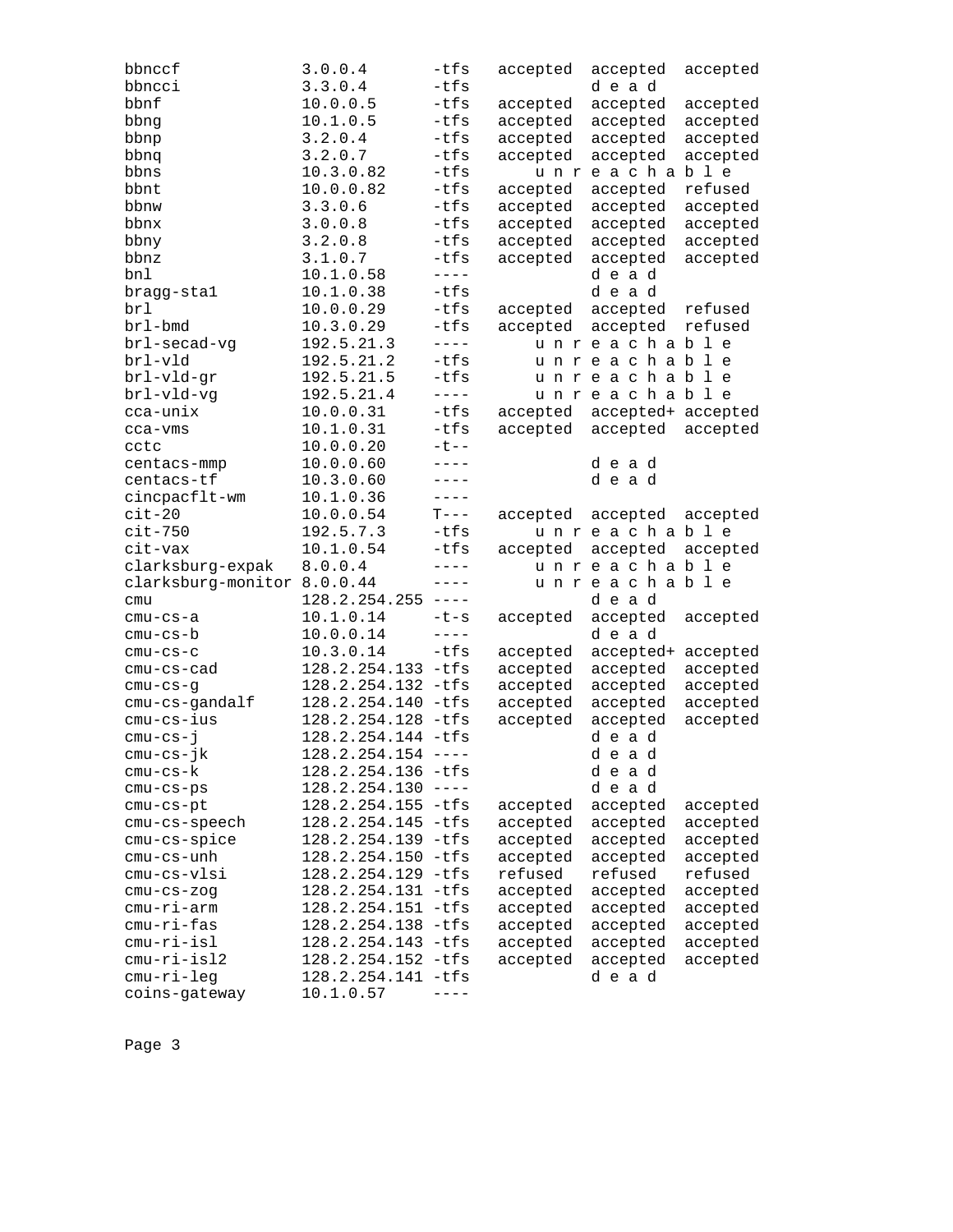| coins-tas    | 10.0.0.36  | $---$     |          |                    |          |
|--------------|------------|-----------|----------|--------------------|----------|
| collins-gw   | 10.1.0.46  | $T---$    |          |                    |          |
| collins-pr   | 10.0.0.46  | $T---$    |          | dead               |          |
| compion      | 10.1.0.12  | $-t$ $-$  | accepted | refused            | refused  |
| compion-vms  | 10.0.0.12  | $-tfs$    | accepted | accepted           | accepted |
| cornell      | 10.3.0.96  | $-tfs$    | accepted | accepted           | accepted |
| csnet-cic    | 3.0.0.14   | -tfs      | accepted | accepted           | accepted |
| csnet-purdue | 128.10.0.2 | $-tfs$    | accepted | accepted           | accepted |
| csnet-sh     | 10.1.0.94  | $-tfs$    | accepted | accepted+ accepted |          |
| csnet-sh     | 192.5.2.3  | $T---$    | accepted | accepted+ accepted |          |
| dca-ems      | 10.4.0.20  | $- - - -$ |          | dead               |          |
| dcec-psat    | 10.5.0.20  | $T---$    |          |                    |          |
| dcn1         | 128.4.0.1  | -tfs      | accepted | accepted+ accepted |          |
| dcn2         | 128.4.0.2  | $-tfs$    |          |                    |          |
| dcn3         | 128.4.0.3  | $-tfs$    |          | unreachable        |          |
| dcn4         | 128.4.0.4  | $-tfs$    |          | dead               |          |
| dcn5         | 128.4.0.5  | -tfs      | accepted | accepted+ accepted |          |
| dcn6         | 128.4.0.6  | $-tfs$    | accepted | accepted+ accepted |          |
| dcn7         | 128.4.0.7  | $-tfs$    |          | dead               |          |
| dcn8         | 128.4.0.8  | $-tfs$    |          | dead               |          |
| dcn9         | 128.4.0.9  | $-tfs$    |          | dead               |          |
| $dec-2136$   | 10.0.0.79  | $-tfs$    |          | dead               |          |
| dec-marlboro | 10.1.0.79  | -tfs      | accepted | accepted           | accepted |
| dfvlr1       | 128.7.0.1  | $-tfs$    |          | unreachable        |          |
| dfvlr2       | 128.7.0.2  | $-tfs$    |          | unreachable        |          |
| dfvlr3       | 128.7.0.3  | $-tfs$    |          | unreachable        |          |
| dfvlr7       | 128.7.0.7  | $-tfs$    |          | unreachable        |          |
| dtnsrdc      | 10.0.0.81  | -tfs      | accepted | accepted           | accepted |
| edn-host1    | 21.1.0.1   | $-tfs$    |          | dead               |          |
| edn-unix     | 10.3.0.20  | $-tfs$    | accepted |                    | accepted |
| etac         | 10.0.0.59  | $---$     |          | dead               |          |
| etam-expak   | 4.0.0.1    | ----      |          |                    |          |
| etam-monitor | 4.0.0.41   | $- - - -$ |          |                    |          |
| fnoc         | 10.1.0.33  | $----$    |          | dead               |          |
| fnoc-secure  | 10.3.0.33  | $- - - -$ |          |                    |          |
| ford-ecc     | 128.5.0.11 | $-tfs$    |          | dead               |          |
| ford-eed     | 128.5.0.14 | -tfs      | accepted | accepted+ accepted |          |
| ford-ers     | 128.5.0.13 | -tfs      |          | dead               |          |
| ford-foe     | 128.5.0.15 | $-tfs$    |          | dead               |          |
| ford-lab     | 128.5.0.8  | -tfs      | accepted | accepted+ accepted |          |
| ford-res     | 128.5.0.10 | $-tfs$    |          | dead               |          |
| ford-srl     | 128.5.0.12 | -tfs      |          | dead               |          |
| ford-vax     | 128.5.0.9  | $-tfs$    |          | dead               |          |
| ford-wdl1    | 128.5.32.1 | $-tfs$    | accepted | accepted           | accepted |
| ford-wdl2    | 128.5.32.2 | $-tfs$    |          | dead               |          |
| ford-wdl3    | 128.5.32.3 | $-tfs$    |          | dead               |          |
| ford-wdl4    | 128.5.32.4 | $-tfs$    |          | dead               |          |
| ford-wdl5    | 128.5.32.5 | $-tfs$    |          | dead               |          |
| ford-wdl6    | 128.5.32.6 | $-t$ --   | accepted | accepted           | accepted |
| ford1        | 128.5.0.1  | -tfs      | accepted | accepted+ accepted |          |
| ford2        | 128.5.0.2  | $-tfs$    | accepted | accepted+ accepted |          |
| ford3        | 128.5.0.3  | -tfs      | accepted | accepted+ accepted |          |
| ford4        | 128.5.0.4  | -tfs      | accepted | accepted+ accepted |          |
| fucino       | 4.0.0.88   | $- - - -$ |          |                    |          |
| fucino-expak | 4.0.0.95   |           |          |                    |          |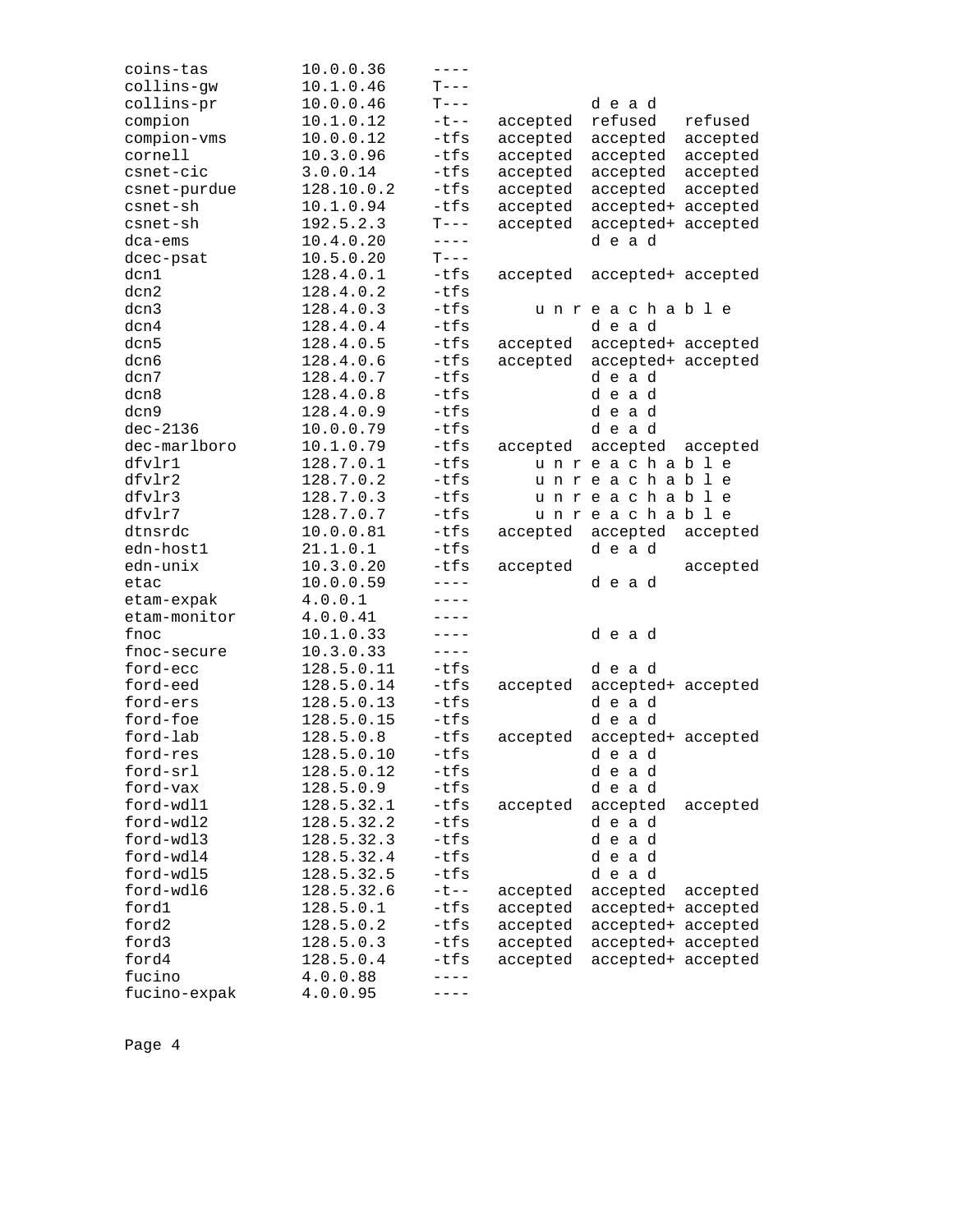| fucino-monitor       | 4.0.0.94   | ----        |          |                    |          |
|----------------------|------------|-------------|----------|--------------------|----------|
| goonhilly-expak      | 4.0.0.2    | ----        |          |                    |          |
| goonhilly-monitor    | 4.0.0.42   | $- - - -$   |          |                    |          |
| gunter-adam          | 10.1.0.13  | $-tfs$      | accepted | accepted+ accepted |          |
| gunter-unix          | 10.0.0.13  | $- - - -$   |          | dead               |          |
| harv-10              | 10.0.0.9   | $- - - -$   |          |                    |          |
| hi-multics           | 10.0.0.80  | $-t-s$      | accepted | accepted           | accepted |
| isi-png11            | 10.1.0.27  | ----        |          |                    |          |
| isi-speech11         | 10.0.0.22  | $- - - -$   |          |                    |          |
| isi-vaxa             | 10.2.0.27  | -tfs        | accepted | accepted           | accepted |
| jpl-vax              | 10.3.0.54  | $- - - -$   | accepted | accepted+          | accepted |
| kestrel              | 10.3.0.32  | $-t-s$      | accepted | accepted           | refused  |
| lanl-unix            | 10.0.0.90  | $-tfs$      | accepted | accepted           | accepted |
| $1b1-cs$ am          | 10.1.0.34  | $-$ fs      | accepted | accepted+          | refused  |
| 11                   | 10.0.0.10  | $---S$      |          |                    |          |
|                      |            | $---$       | accepted | accepted           | accepted |
| $11 - 11$            | 10.3.0.10  | $-tfs$      |          |                    |          |
| $11$ -en             | 10.4.0.10  |             |          | dead               |          |
| $11$ -iptcp          | 10.3.44.10 | $T---$      |          |                    |          |
| $11-v1si$            | 10.1.0.10  | $-tfs$      | accepted | accepted           | accepted |
| $11 - xn$            | 10.2.0.10  | $- - - -$   |          | dead               |          |
| $lll$ -mfe           | 10.1.0.21  | $-t$ --     | accepted | accepted           |          |
| $111 - \text{unitx}$ | 10.0.0.21  | $- - - -$   |          | dead               |          |
| logicon              | 10.2.0.3   | $- - - -$   |          | dead               |          |
| martin               | 10.3.0.53  | $- - - -$   |          |                    |          |
| martin-b             | 10.1.0.64  | $-tfs$      | refused  | refused            | refused  |
| mcclellan            | 10.3.0.78  | $- - - - -$ |          | dead               |          |
| mit-ai               | 10.2.0.6   | $T---$      | accepted | accepted+ accepted |          |
| mit-ajax             | 18.10.0.64 | $-tf-$      | accepted | accepted           | accepted |
| $mit-cls$            | 18.10.0.76 | -tfs        | accepted | accepted           | accepted |
| $mit-csr$            | 18.10.0.8  | $---S$      | accepted |                    | accepted |
| mit-devmultics       | 10.1.0.77  | $-t-s$      |          | dead               |          |
| $mit$ -dm $s$        | 10.1.0.6   | $T---$      | accepted | accepted+ accepted |          |
| $mit-mc$             | 10.3.0.44  | $-tfs$      | accepted | accepted+ accepted |          |
| $mit-m1$             | 10.3.0.6   | $T---$      | accepted | accepted+ accepted |          |
| mit-multics          | 10.0.0.6   | $-tfs$      | accepted | accepted           | accepted |
| mit-tstgw            | 10.2.0.44  | $T---$      |          | dead               |          |
| mit-xx               | 10.0.0.44  | $-tfs$      | accepted | accepted+ accepted |          |
| mitre                | 10.0.0.17  | $-tfs$      | accepted | accepted           | accepted |
| mitre-bedford        | 10.0.0.66  | $- - - - -$ |          |                    |          |
|                      |            | $-tfs$      |          |                    |          |
| nadc                 | 10.0.0.24  |             | accepted | accepted           | accepted |
| nadc-ncp             | 10.2.0.24  |             |          | dead               |          |
| nalcon               | 10.1.0.81  | -tfs        | accepted | accepted           | accepted |
| $nbs-p1$             | 10.3.0.19  | $---$       |          |                    |          |
| nbs-sdc              | 10.1.0.19  | ----        | accepted | accepted+ accepted |          |
| nbs-unix             | 10.2.0.19  | $-- - -$    |          | dead               |          |
| nbs-vms              | 10.0.0.19  | $-- - -$    | accepted | accepted           | accepted |
| ncsc                 | 10.1.0.53  | ----        |          | unreachable        |          |
| ndre1                | 48.3.1.41  | $-tfs$      |          | unreachable        |          |
| nlm-mcs              | 10.0.0.88  | -tfs        | accepted | accepted           | accepted |
| nosc-cc              | 10.0.0.3   | -tfs        | accepted | accepted           | accepted |
| nosc-sdl             | 10.1.0.35  | ----        |          |                    |          |
| nosc-secure2         | 10.0.0.35  |             |          |                    |          |
| nosc-secure3         | 10.3.0.35  | $- - - -$   |          |                    |          |
| nosc-spel            | 10.1.0.3   | $- - - -$   |          | dead               |          |
| nprdc                | 10.3.0.3   | -tfs        | accepted | accepted           | accepted |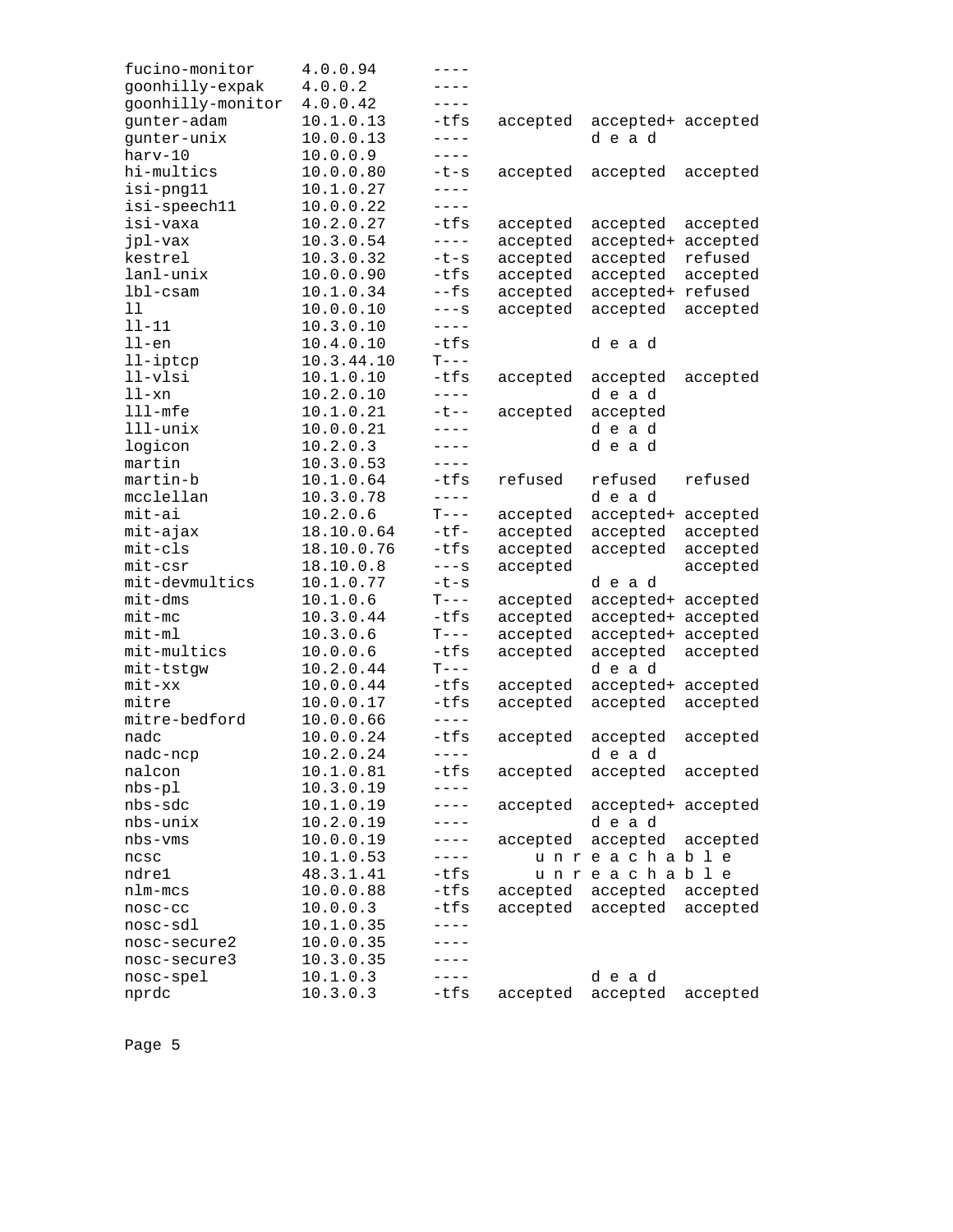| nps              | 10.0.0.33 | $T---$                                                                                                                                                                                                                                                                                                                                                                                                                                                                                                     |          |                    |          |
|------------------|-----------|------------------------------------------------------------------------------------------------------------------------------------------------------------------------------------------------------------------------------------------------------------------------------------------------------------------------------------------------------------------------------------------------------------------------------------------------------------------------------------------------------------|----------|--------------------|----------|
| nrl              | 10.0.0.8  | $-tf-$                                                                                                                                                                                                                                                                                                                                                                                                                                                                                                     | accepted | accepted           | accepted |
| nrl-aic          | 10.1.0.8  | $-tfs$                                                                                                                                                                                                                                                                                                                                                                                                                                                                                                     | accepted | accepted           | accepted |
| $nrl$ -css       | 10.7.0.8  | -tfs                                                                                                                                                                                                                                                                                                                                                                                                                                                                                                       | accepted | accepted           | accepted |
| nrl-tops10       | 10.3.0.8  | $---$                                                                                                                                                                                                                                                                                                                                                                                                                                                                                                      |          | dead               |          |
| nsrdcoa          | 10.3.0.81 | -tfs                                                                                                                                                                                                                                                                                                                                                                                                                                                                                                       | accepted | accepted           | accepted |
| nswc-dl          | 10.0.0.84 | $-tf-$                                                                                                                                                                                                                                                                                                                                                                                                                                                                                                     | accepted | accepted           |          |
| nswc-g           | 10.1.0.84 | $T---$                                                                                                                                                                                                                                                                                                                                                                                                                                                                                                     | accepted | accepted           | accepted |
| nswc-wo          | 10.2.0.8  | -tfs                                                                                                                                                                                                                                                                                                                                                                                                                                                                                                       | accepted | accepted           | accepted |
| nusc             | 10.3.0.92 | $- - - -$                                                                                                                                                                                                                                                                                                                                                                                                                                                                                                  |          | dead               |          |
| nusc-npt         | 10.2.0.92 | $---$                                                                                                                                                                                                                                                                                                                                                                                                                                                                                                      |          |                    |          |
| $nwc-387a$       | 10.0.0.85 | -tfs                                                                                                                                                                                                                                                                                                                                                                                                                                                                                                       | accepted | accepted           | accepted |
| $nwc-387b$       | 10.3.0.85 | $-tf-$                                                                                                                                                                                                                                                                                                                                                                                                                                                                                                     | accepted | accepted           | accepted |
| nyu              | 10.0.0.58 | -tfs                                                                                                                                                                                                                                                                                                                                                                                                                                                                                                       | accepted | accepted           | accepted |
| office-1         | 10.0.0.43 | $T---$                                                                                                                                                                                                                                                                                                                                                                                                                                                                                                     |          |                    |          |
| office-10        | 10.1.0.93 | $-tf-$                                                                                                                                                                                                                                                                                                                                                                                                                                                                                                     |          |                    |          |
| office-12        | 10.2.0.93 | $\mathbf{T}--% \begin{pmatrix} \mathbf{T} & \mathbf{T}% & \mathbf{T} & \mathbf{T}% & \mathbf{T} & \mathbf{T}% & \mathbf{T} & \mathbf{T} & \mathbf{T} \\ \mathbf{T} & \mathbf{T} & \mathbf{T} & \mathbf{T} & \mathbf{T} \\ \mathbf{T} & \mathbf{T} & \mathbf{T} & \mathbf{T} & \mathbf{T} \\ \mathbf{T} & \mathbf{T} & \mathbf{T} & \mathbf{T} \\ \mathbf{T} & \mathbf{T} & \mathbf{T} & \mathbf{T} \\ \mathbf{T} & \mathbf{T} & \mathbf{T} & \mathbf{T} \\ \mathbf{T} & \mathbf{T} & \mathbf{T} & \mathbf$ |          | dead               |          |
| office-2         | 10.1.0.43 | $T---$                                                                                                                                                                                                                                                                                                                                                                                                                                                                                                     |          |                    |          |
| office-3         | 10.2.0.43 | $T---$                                                                                                                                                                                                                                                                                                                                                                                                                                                                                                     | accepted | accepted+          | accepted |
| office-7         | 10.3.0.43 | $-t$ - $-$                                                                                                                                                                                                                                                                                                                                                                                                                                                                                                 | accepted | refused            | accepted |
| office-8         | 10.0.0.93 | $-t$ - $-$                                                                                                                                                                                                                                                                                                                                                                                                                                                                                                 |          |                    |          |
| okc-unix         | 10.3.0.46 | $-t$ --                                                                                                                                                                                                                                                                                                                                                                                                                                                                                                    | accepted |                    |          |
| parc-maxc        | 10.0.0.32 | -tfs                                                                                                                                                                                                                                                                                                                                                                                                                                                                                                       | accepted | accepted+          | accepted |
| purdue           | 10.0.0.37 | -tfs                                                                                                                                                                                                                                                                                                                                                                                                                                                                                                       | accepted | accepted           | accepted |
| purdue-tn        | 14.0.0.1  | $-tfs$                                                                                                                                                                                                                                                                                                                                                                                                                                                                                                     | accepted | accepted           | accepted |
| radc-multics     | 10.0.0.18 | -tfs                                                                                                                                                                                                                                                                                                                                                                                                                                                                                                       | accepted | accepted           | accepted |
| radc-tops20      | 10.3.0.18 | -tfs                                                                                                                                                                                                                                                                                                                                                                                                                                                                                                       | accepted | accepted+          | accepted |
| radc-unix        | 10.5.0.18 | $- - - -$                                                                                                                                                                                                                                                                                                                                                                                                                                                                                                  |          | dead               |          |
| radc-xper        | 10.1.0.18 | $---$                                                                                                                                                                                                                                                                                                                                                                                                                                                                                                      |          |                    |          |
| raisting         | 4.0.0.72  | $---$                                                                                                                                                                                                                                                                                                                                                                                                                                                                                                      |          |                    |          |
| raisting-expak   | 4.0.0.79  | $---$                                                                                                                                                                                                                                                                                                                                                                                                                                                                                                      |          |                    |          |
| raisting-monitor | 4.0.0.78  | $---$                                                                                                                                                                                                                                                                                                                                                                                                                                                                                                      |          |                    |          |
| rand-relay       | 10.1.0.7  | $-tfs$                                                                                                                                                                                                                                                                                                                                                                                                                                                                                                     | accepted | accepted           | refused  |
| rand-tn          | 14.0.0.3  | $-tfs$                                                                                                                                                                                                                                                                                                                                                                                                                                                                                                     |          |                    |          |
| rand-unix        | 10.3.0.7  | $-tfs$                                                                                                                                                                                                                                                                                                                                                                                                                                                                                                     | accepted | accepted           | accepted |
| robins-unix      | 10.3.0.64 | $---$                                                                                                                                                                                                                                                                                                                                                                                                                                                                                                      |          | dead               |          |
| rochester        | 10.4.0.18 | $---$                                                                                                                                                                                                                                                                                                                                                                                                                                                                                                      |          | dead               |          |
| rutgers          | 10.2.0.58 | -tfs                                                                                                                                                                                                                                                                                                                                                                                                                                                                                                       | accepted | accepted+ accepted |          |
| $s1-a$           | 10.1.0.95 | $\frac{1}{2} + \frac{1}{2} + \frac{1}{2} + \frac{1}{2} + \frac{1}{2} + \frac{1}{2} + \frac{1}{2} + \frac{1}{2} + \frac{1}{2} + \frac{1}{2} + \frac{1}{2} + \frac{1}{2} + \frac{1}{2} + \frac{1}{2} + \frac{1}{2} + \frac{1}{2} + \frac{1}{2} + \frac{1}{2} + \frac{1}{2} + \frac{1}{2} + \frac{1}{2} + \frac{1}{2} + \frac{1}{2} + \frac{1}{2} + \frac{1}{2} + \frac{1}{2} + \frac{1}{2} + \frac{1$                                                                                                        |          |                    |          |
| s1-b             | 10.2.0.95 | $-tfs$                                                                                                                                                                                                                                                                                                                                                                                                                                                                                                     |          | dead               |          |
| $s1-c$           | 10.3.0.95 | $---$                                                                                                                                                                                                                                                                                                                                                                                                                                                                                                      | accepted | accepted           | accepted |
| s1-gateway       | 10.0.0.95 | $---$                                                                                                                                                                                                                                                                                                                                                                                                                                                                                                      |          |                    |          |
| sandia           | 10.0.0.87 | -tfs                                                                                                                                                                                                                                                                                                                                                                                                                                                                                                       | accepted | accepted+ accepted |          |
| satnet           | 4.0.0.0   |                                                                                                                                                                                                                                                                                                                                                                                                                                                                                                            |          |                    |          |
| satnet-sink      | 4.0.0.37  | $---$                                                                                                                                                                                                                                                                                                                                                                                                                                                                                                      |          |                    |          |
| seismo           | 10.0.0.25 | -tfs                                                                                                                                                                                                                                                                                                                                                                                                                                                                                                       | accepted | accepted           | accepted |
| $sri-ai$         | 10.2.0.73 | $---$                                                                                                                                                                                                                                                                                                                                                                                                                                                                                                      | accepted | accepted+ accepted |          |
| $sri-csl$        | 10.2.0.2  | $-t-s$                                                                                                                                                                                                                                                                                                                                                                                                                                                                                                     | accepted | accepted+ accepted |          |
| $sri-iu$         | 10.3.0.73 | $-tfs$                                                                                                                                                                                                                                                                                                                                                                                                                                                                                                     | accepted | accepted+ accepted |          |
| $sri-kl$         | 10.1.0.2  | $T---$                                                                                                                                                                                                                                                                                                                                                                                                                                                                                                     | accepted | accepted+ refused  |          |
| sri-nic          | 10.0.0.73 | $-t-s$                                                                                                                                                                                                                                                                                                                                                                                                                                                                                                     | accepted | accepted+ accepted |          |
| $sri-nsc11$      | 10.0.0.2  | $- - - -$                                                                                                                                                                                                                                                                                                                                                                                                                                                                                                  |          |                    |          |
| $sri$ -prmh      | 10.3.2.51 | $T---$                                                                                                                                                                                                                                                                                                                                                                                                                                                                                                     | accepted | accepted+ accepted |          |
| sri-sta2         | 10.3.1.51 |                                                                                                                                                                                                                                                                                                                                                                                                                                                                                                            |          |                    |          |
| sri-sta6         | 10.1.1.51 | ----                                                                                                                                                                                                                                                                                                                                                                                                                                                                                                       |          |                    |          |
|                  |           |                                                                                                                                                                                                                                                                                                                                                                                                                                                                                                            |          |                    |          |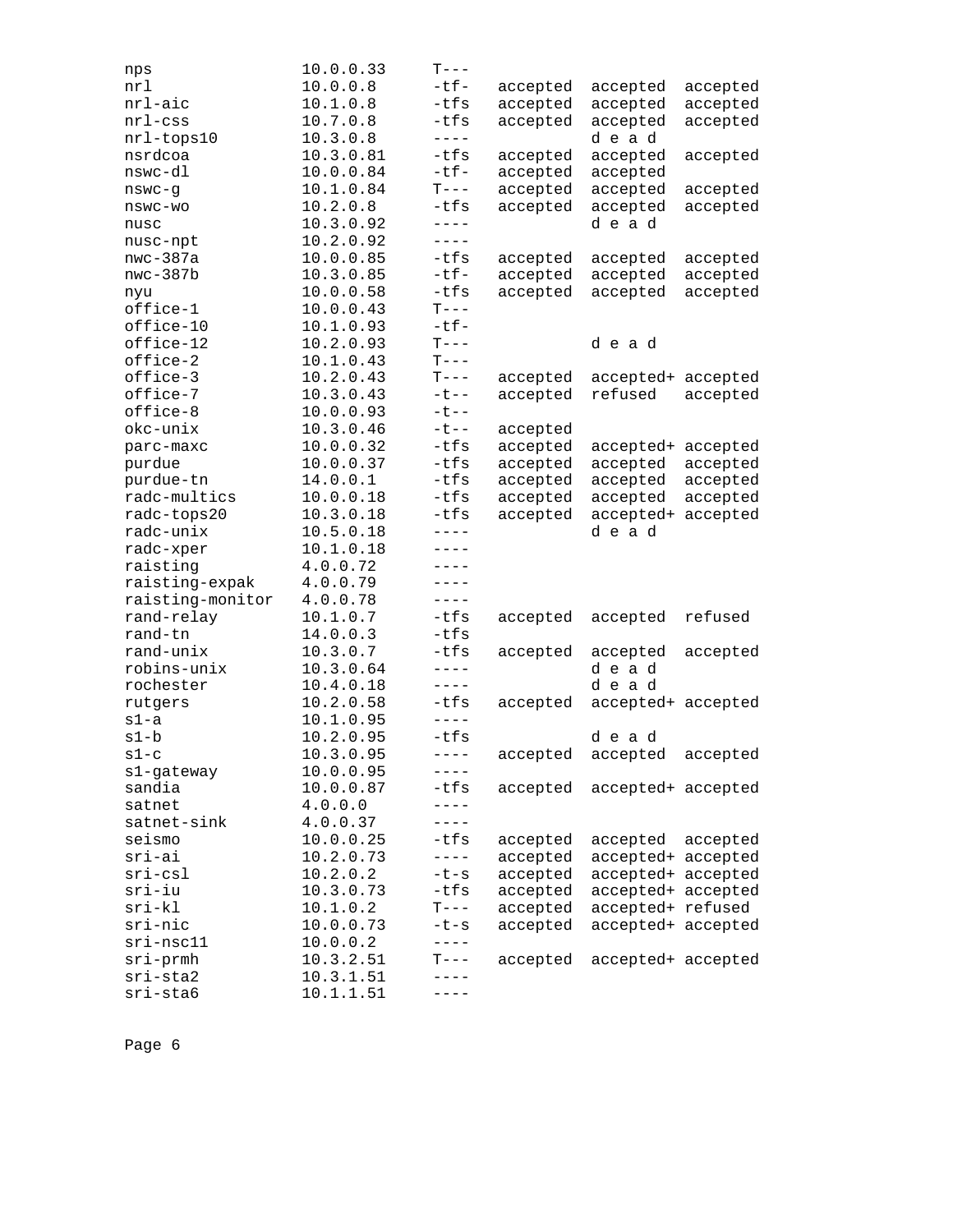| sri-tsc       | 10.3.0.2               | -tfs         | accepted             | accepted+ accepted                       |          |
|---------------|------------------------|--------------|----------------------|------------------------------------------|----------|
| sri-unix      | 10.2.0.51              | -tfs         | accepted             | accepted+ accepted                       |          |
| sri-warf      | 10.1.0.73              | $- - - -$    |                      |                                          |          |
| srijoyce      | 10.1.4.51              | $-tf-$       | accepted             | accepted                                 | refused  |
| st-nic        | 10.0.0.51              | $- t - -$    |                      | dead                                     |          |
| $su-ai$       | 10.0.0.11              | $-tfs$       |                      |                                          |          |
| su-dsn        | 10.1.0.56              | $---s$       | refused              | refused                                  | accepted |
| su-score      | 10.3.0.11              | -tfs         | accepted             | accepted+                                | accepted |
| sumex-aim     | 10.0.0.56              | $-tfs$       | accepted             | accepted                                 | accepted |
| tanum-expak   | 4.0.0.3                | $- - - -$    |                      |                                          |          |
| tanum-monitor | 4.0.0.43               | $---$        |                      |                                          |          |
| tycho         | 10.0.0.57              | $- t - -$    |                      |                                          |          |
| ucb-arpa      | 10.0.0.78              | -tfs         | accepted             | accepted+ accepted                       |          |
| ucb-vax       | 10.2.0.78              | -tfs         | accepted             | accepted+                                | accepted |
| ucbarpa       | 46.0.0.4               | -tf-         | accepted             | accepted+                                | accepted |
| ucbcad        | 46.0.0.5               | $-tf-$       | accepted             | accepted                                 | accepted |
| ucbcalder     | 46.0.0.12              | $-tf-$       | accepted             | accepted                                 | accepted |
| ucbdali       | 46.0.0.13              | $-tf-$       | refused              | refused                                  | accepted |
| ucbernie      | 46.0.0.6               | $-tf-$       | accepted             | accepted                                 | accepted |
| ucbesvax      | 46.0.0.9               | $-tf-$       | accepted             | accepted                                 | accepted |
| ucbingres     | 46.0.0.19              | $-tf-$       | accepted             | accepted                                 | accepted |
| ucbkim        | 46.0.0.11              | $-tf-$       | accepted             | accepted                                 | accepted |
| ucbmatisse    | 46.0.0.14              | $-tf-$       |                      |                                          |          |
| ucbmedea      | 46.0.0.15              | $-tf-$       |                      |                                          |          |
| ucbmonet      | 46.0.0.7               | $-tf-$       | accepted             | accepted                                 | accepted |
| ucbvax        | 46.0.0.10              | $-tf-$       |                      | accepted+                                |          |
| $uc1-cs$      | 11.3.1.42              | $-t$ --      | accepted             |                                          | refused  |
| ucl-ucl2      | 11.3.2.42              | $---$        | accepted             |                                          | refused  |
| ucl-ucl3      | 11.3.3.42              | $---$        |                      | dead                                     |          |
| ucl-ucl4      | 11.3.4.42              | $----$       |                      | dead                                     |          |
| ucl-ucl5      | 11.3.5.42              | $---$        |                      |                                          |          |
| ucl-ucl6      | 11.3.6.42              | $---$        |                      | dead                                     |          |
| ucl-ucl7      | 11.3.7.42              | $---$        |                      | dead                                     |          |
| ucla-ats      | 10.3.0.1               | $-tfs$       | accepted             | accepted                                 | accepted |
| ucla-ccn      | 10.1.0.1               | $-t$ --      | accepted             | refused                                  | refused  |
| ucla-security | 10.2.0.1               | -tfs         | accepted             | accepted                                 | accepted |
| udel-ee       | 10.2.0.96              | -tfs         | accepted             | accepted                                 | accepted |
| udel-relay    | 10.0.0.96              | $-tfs$       | accepted             | accepted                                 | accepted |
| udel-tcp      | 10.1.0.96              | $---$        |                      |                                          |          |
| udel-tn       | 14.0.0.4               | $-tfs$       |                      |                                          |          |
| umd1          | 128.8.0.1              | $-tfs$       | accepted             | accepted+ accepted                       |          |
| umd2          | 128.8.0.2              | $- t - -$    | refused              | refused                                  | refused  |
| umd3          | 128.8.0.3              | -tfs         | accepted             | accepted+ accepted                       |          |
| umd4          | 128.8.0.4              | -tfs         |                      | dead                                     |          |
| umd5          | 128.8.0.5              | -tfs         | accepted             | accepted+ accepted                       |          |
| umd6          | 128.8.0.6              | -tfs         |                      | dead                                     |          |
| umd7          | 128.8.0.7              | -tfs         |                      | dead                                     |          |
| usc-ecl       | 10.3.0.23              | -tfs         |                      |                                          |          |
| usc-eclb      | 10.0.0.23              | -tfs         | accepted             | accepted+ accepted<br>accepted+ accepted |          |
| usc-eclc      | 10.1.0.23              | -tfs         | accepted<br>accepted | accepted+ accepted                       |          |
| usc-isi       | 10.1.0.22              | -tfs         |                      | accepted+ accepted                       |          |
| usc-isib      | 10.3.0.52              | $-tfs$       | accepted             | accepted+ accepted                       |          |
| usc-isid      | 10.0.0.27              | $-tfs$       | accepted             |                                          |          |
| usc-isie      |                        |              | accepted<br>accepted | accepted+ accepted                       |          |
| usc-isif      | 10.1.0.52<br>10.2.0.52 | -tfs<br>-tfs | accepted             | accepted+ accepted<br>accepted+ accepted |          |
|               |                        |              |                      |                                          |          |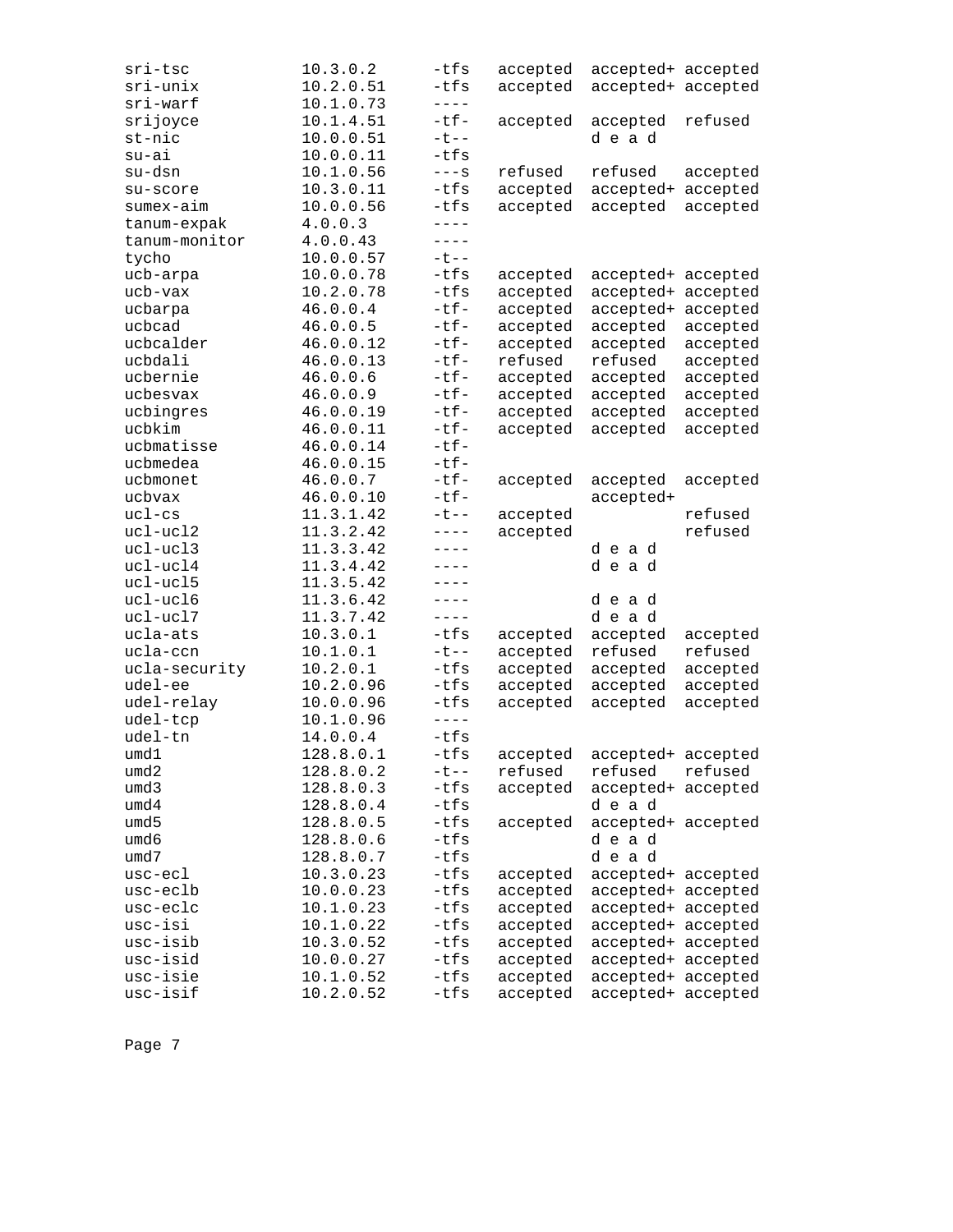| usgs1-amdahl  | 10.2.0.68 |            |          |                    |          |
|---------------|-----------|------------|----------|--------------------|----------|
| usgs1-multics | 10.0.0.68 | -tfs       | accepted | accepted           | accepted |
| usgs2-multics | 10.0.0.69 | -tfs       | accepted | accepted           | accepted |
| usgs3-multics | 10.0.0.70 | -tfs       | accepted | accepted           | accepted |
| $uth-20$      | 10.3.0.4  | -tfs       | accepted | accepted+ accepted |          |
| $uth - cs$    | 10.0.0.4  | $-tfs$     | accepted | accepted+ accepted |          |
| $utesas-11$   | 10.0.0.62 | $-t$ $f -$ | accepted | accepted+ accepted |          |
| $utesas-20$   | 10.1.0.62 | -tf-       | accepted | accepted+ accepted |          |
| uw-vlsi       | 10.3.0.91 | $-tfs$     | accepted | accepted           | accepted |
| uwisc-tn      | 14.0.0.2  | -tfs       |          |                    |          |
| washington    | 10.0.0.91 | -tfs       | accepted | accepted+ accepted |          |
| wharton-10    | 10.3.0.24 |            |          |                    |          |
| wpafb         | 10.0.0.47 | $- - - -$  | accepted | accepted           |          |
| wpafb-afwal   | 10.1.0.47 | -tfs       | accepted | accepted           |          |
| yale          | 10.2.0.9  |            |          | dead               |          |
| ypg           | 10.0.0.75 |            |          | dead               |          |
| yuma          | 10.3.0.75 |            |          | dead               |          |
|               |           |            |          |                    |          |

Results in host table order:

| Address<br>Name           | Claims          | Telnet   | FTP                | SMTP     |
|---------------------------|-----------------|----------|--------------------|----------|
| ----<br>11<br>10.0.0.10   | -----<br>$---S$ |          |                    |          |
| 10.0.0.11<br>$su-ai$      | $-tfs$          | accepted | accepted           | accepted |
|                           |                 |          |                    |          |
| 10.0.0.12<br>compion-vms  | $-tfs$          | accepted | accepted           | accepted |
| gunter-unix<br>10.0.0.13  | $---$           |          | dead               |          |
| 10.0.0.14<br>$cmu-cs-b$   | $---$           |          | dead               |          |
| 10.0.0.16<br>ames-tss     | $-tf-$          | accepted | accepted           | refused  |
| 10.0.0.17<br>mitre        | $-tfs$          | accepted | accepted           | accepted |
| 10.0.0.18<br>radc-multics | $-tfs$          | accepted | accepted           | accepted |
| 10.0.0.19<br>$nbs-vms$    | $---$           | accepted | accepted           | accepted |
| 10.0.0.2<br>$sri-nsc11$   | $---$           |          |                    |          |
| 10.0.0.20<br>cctc         | $-t$ --         |          |                    |          |
| $111 -$ unix<br>10.0.0.21 | $- - - -$       |          | dead               |          |
| 10.0.0.22<br>isi-speech11 | $- - - -$       |          |                    |          |
| 10.0.0.23<br>usc-eclb     | $-tfs$          | accepted | accepted+          | accepted |
| 10.0.0.24<br>nadc         | $-tfs$          | accepted | accepted           | accepted |
| seismo<br>10.0.0.25       | $-tfs$          | accepted | accepted           | accepted |
| 10.0.0.27<br>usc-isid     | $-tfs$          | accepted | accepted+          | accepted |
| 10.0.0.28<br>arpa-dms     | $---$           |          | dead               |          |
| 10.0.0.29<br>brl          | $-tfs$          | accepted | accepted           | refused  |
| 10.0.0.3<br>nosc-cc       | $-tfs$          | accepted | accepted           | accepted |
| 10.0.0.31<br>cca-unix     | $-tfs$          | accepted | accepted+          | accepted |
| 10.0.0.32<br>parc-maxc    | $-tfs$          | accepted | accepted+ accepted |          |
| 10.0.0.33<br>nps          | $T---$          |          |                    |          |
| 10.0.0.35<br>nosc-secure2 | ----            |          |                    |          |
| 10.0.0.36<br>coins-tas    | $---$           |          |                    |          |
| 10.0.0.37<br>purdue       | $-tfs$          | accepted | accepted           | accepted |
| utah-cs<br>10.0.0.4       | $-tfs$          | accepted | accepted+          | accepted |
| office-1<br>10.0.0.43     | $T--$           |          |                    |          |
| 10.0.0.44<br>$mit - xx$   | $-tfs$          | accepted | accepted+ accepted |          |
| 10.0.0.46<br>collins-pr   | $T--$           |          | dead               |          |
| 10.0.0.47<br>wpafb        | $- - - -$       | accepted | accepted           |          |
| 10.0.0.48<br>afwl         | $-tf-$          |          | dead               |          |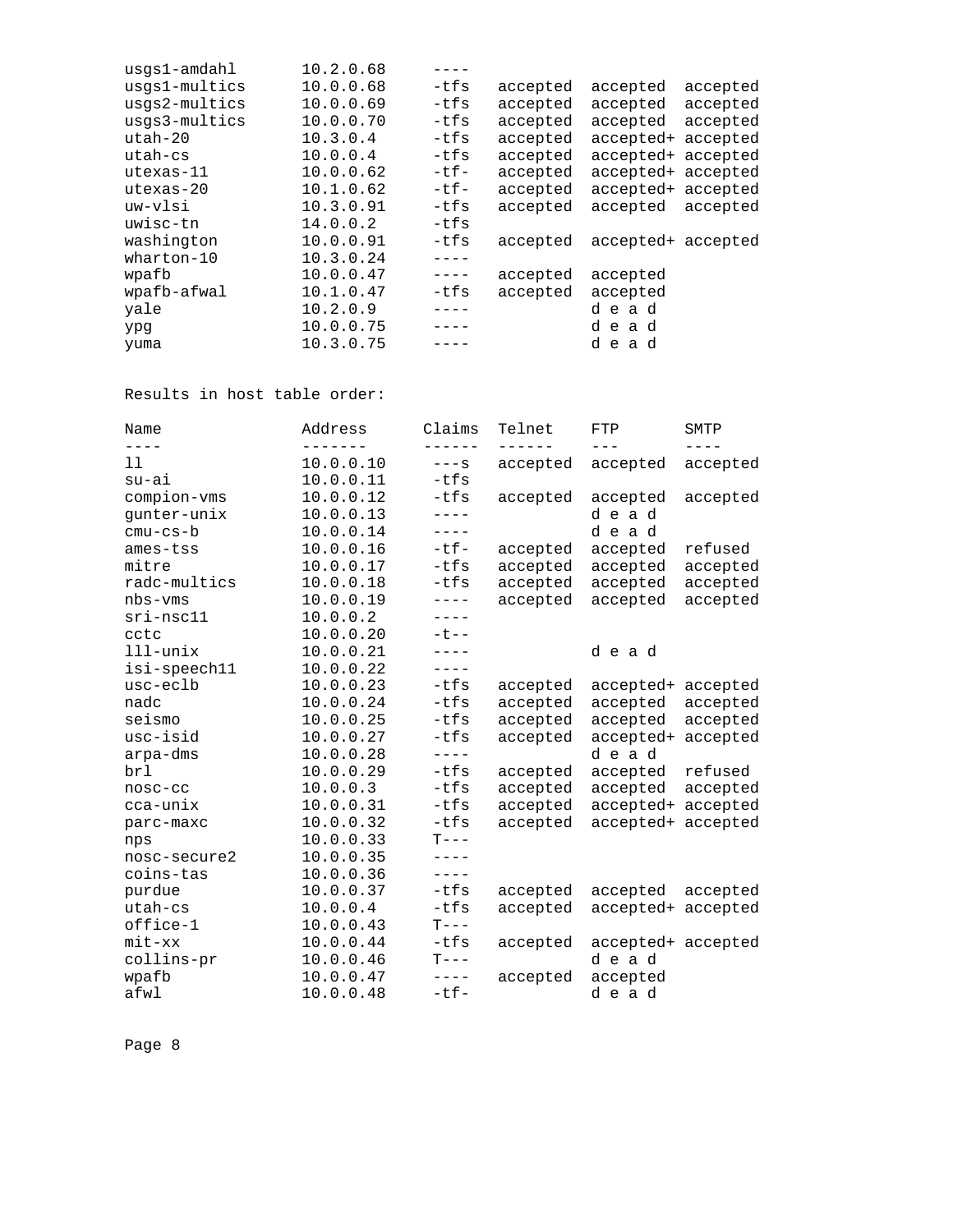| bbn-tenexb    | 10.0.0.49 | $-tf-$                                                                                                                                                                                                                                                                                                                                                                                       | accepted | accepted+ accepted |          |
|---------------|-----------|----------------------------------------------------------------------------------------------------------------------------------------------------------------------------------------------------------------------------------------------------------------------------------------------------------------------------------------------------------------------------------------------|----------|--------------------|----------|
| bbnf          | 10.0.0.5  | $-tfs$                                                                                                                                                                                                                                                                                                                                                                                       | accepted | accepted           | accepted |
| st-nic        | 10.0.0.51 | $-t$ --                                                                                                                                                                                                                                                                                                                                                                                      |          | dead               |          |
| ada-vax       | 10.0.0.52 | -tfs                                                                                                                                                                                                                                                                                                                                                                                         | accepted | accepted           | accepted |
| afsc-ad       | 10.0.0.53 | $-tf-$                                                                                                                                                                                                                                                                                                                                                                                       | accepted | accepted           |          |
| $cit-20$      | 10.0.0.54 | $T---$                                                                                                                                                                                                                                                                                                                                                                                       | accepted | accepted           | accepted |
| anl           | 10.0.0.55 | $- - - -$                                                                                                                                                                                                                                                                                                                                                                                    |          |                    |          |
| sumex-aim     | 10.0.0.56 | -tfs                                                                                                                                                                                                                                                                                                                                                                                         | accepted | accepted           | accepted |
| tycho         | 10.0.0.57 | $-t$ - $-$                                                                                                                                                                                                                                                                                                                                                                                   |          |                    |          |
| nyu           | 10.0.0.58 | $-tfs$                                                                                                                                                                                                                                                                                                                                                                                       | accepted | accepted           | accepted |
| etac          | 10.0.0.59 | $- - - -$                                                                                                                                                                                                                                                                                                                                                                                    |          | dead               |          |
| mit-multics   | 10.0.0.6  | $-tfs$                                                                                                                                                                                                                                                                                                                                                                                       | accepted | accepted           | accepted |
| centacs-mmp   | 10.0.0.60 | $\frac{1}{2} \frac{1}{2} \frac{1}{2} \frac{1}{2} \frac{1}{2} \frac{1}{2} \frac{1}{2} \frac{1}{2} \frac{1}{2} \frac{1}{2} \frac{1}{2} \frac{1}{2} \frac{1}{2} \frac{1}{2} \frac{1}{2} \frac{1}{2} \frac{1}{2} \frac{1}{2} \frac{1}{2} \frac{1}{2} \frac{1}{2} \frac{1}{2} \frac{1}{2} \frac{1}{2} \frac{1}{2} \frac{1}{2} \frac{1}{2} \frac{1}{2} \frac{1}{2} \frac{1}{2} \frac{1}{2} \frac{$ |          | dead               |          |
| utexas-11     | 10.0.0.62 | $-tf-$                                                                                                                                                                                                                                                                                                                                                                                       | accepted | accepted+ accepted |          |
| afsc-sd       | 10.0.0.65 | $- - - -$                                                                                                                                                                                                                                                                                                                                                                                    |          |                    |          |
| mitre-bedford | 10.0.0.66 | $---$                                                                                                                                                                                                                                                                                                                                                                                        |          |                    |          |
| afsc-hq       | 10.0.0.67 | $- - - -$                                                                                                                                                                                                                                                                                                                                                                                    |          |                    |          |
| usgs1-multics | 10.0.0.68 | -tfs                                                                                                                                                                                                                                                                                                                                                                                         | accepted | accepted           | accepted |
| usgs2-multics | 10.0.0.69 | -tfs                                                                                                                                                                                                                                                                                                                                                                                         | accepted | accepted           | accepted |
| usgs3-multics | 10.0.0.70 | -tfs                                                                                                                                                                                                                                                                                                                                                                                         | accepted | accepted           | accepted |
| bbn-nu        | 10.0.0.72 | $-tfs$                                                                                                                                                                                                                                                                                                                                                                                       |          |                    |          |
| sri-nic       | 10.0.0.73 | $-t-s$                                                                                                                                                                                                                                                                                                                                                                                       | accepted | accepted+ accepted |          |
| ypg           | 10.0.0.75 | $- - - -$                                                                                                                                                                                                                                                                                                                                                                                    |          | dead               |          |
| ucb-arpa      | 10.0.0.78 | $-tfs$                                                                                                                                                                                                                                                                                                                                                                                       | accepted | accepted+ accepted |          |
| $dec-2136$    | 10.0.0.79 | -tfs                                                                                                                                                                                                                                                                                                                                                                                         |          | dead               |          |
| nrl           | 10.0.0.8  | $-tf-$                                                                                                                                                                                                                                                                                                                                                                                       | accepted | accepted           | accepted |
| hi-multics    | 10.0.0.80 | $-t-s$                                                                                                                                                                                                                                                                                                                                                                                       | accepted | accepted           | accepted |
| bbnt          | 10.0.0.82 | -tfs                                                                                                                                                                                                                                                                                                                                                                                         | accepted | accepted           | refused  |
| dtnsrdc       | 10.0.0.81 | -tfs                                                                                                                                                                                                                                                                                                                                                                                         | accepted | accepted           | accepted |
| nswc-dl       | 10.0.0.84 | $-tf-$                                                                                                                                                                                                                                                                                                                                                                                       | accepted | accepted           |          |
| $nwc-387a$    | 10.0.0.85 | -tfs                                                                                                                                                                                                                                                                                                                                                                                         | accepted | accepted           | accepted |
| sandia        | 10.0.0.87 | -tfs                                                                                                                                                                                                                                                                                                                                                                                         | accepted | accepted+          | accepted |
| nlm-mcs       | 10.0.0.88 | $-tfs$                                                                                                                                                                                                                                                                                                                                                                                       | accepted | accepted           | accepted |
| harv-10       | 10.0.0.9  | $- - - -$                                                                                                                                                                                                                                                                                                                                                                                    |          |                    |          |
| lanl-unix     | 10.0.0.90 | -tfs                                                                                                                                                                                                                                                                                                                                                                                         | accepted | accepted           | accepted |
| washington    | 10.0.0.91 | $-tfs$                                                                                                                                                                                                                                                                                                                                                                                       | accepted | accepted+ accepted |          |
| office-8      | 10.0.0.93 | $-t$ $-$                                                                                                                                                                                                                                                                                                                                                                                     |          |                    |          |
| s1-gateway    | 10.0.0.95 | $- - - -$                                                                                                                                                                                                                                                                                                                                                                                    |          |                    |          |
| udel-relay    | 10.0.0.96 | $-tfs$                                                                                                                                                                                                                                                                                                                                                                                       | accepted | accepted           | accepted |
| ucla-ccn      | 10.1.0.1  | $-t$ --                                                                                                                                                                                                                                                                                                                                                                                      | accepted | refused            | refused  |
| $11-v1si$     | 10.1.0.10 | $-tfs$                                                                                                                                                                                                                                                                                                                                                                                       | accepted | accepted           | accepted |
| compion       | 10.1.0.12 | $-t$ $-$                                                                                                                                                                                                                                                                                                                                                                                     | accepted | refused            | refused  |
| gunter-adam   | 10.1.0.13 | $-tfs$                                                                                                                                                                                                                                                                                                                                                                                       | accepted | accepted+ accepted |          |
| $cmu-cs-a$    | 10.1.0.14 | $-t-s$                                                                                                                                                                                                                                                                                                                                                                                       | accepted | accepted           | accepted |
| radc-xper     | 10.1.0.18 | ----                                                                                                                                                                                                                                                                                                                                                                                         |          |                    |          |
| nbs-sdc       | 10.1.0.19 | $---$                                                                                                                                                                                                                                                                                                                                                                                        | accepted | accepted+ accepted |          |
| $sri-kl$      | 10.1.0.2  | $T---$                                                                                                                                                                                                                                                                                                                                                                                       | accepted | accepted+ refused  |          |
| $lll$ -mfe    | 10.1.0.21 | $-t$ --                                                                                                                                                                                                                                                                                                                                                                                      | accepted | accepted           |          |
| usc-isi       | 10.1.0.22 | -tfs                                                                                                                                                                                                                                                                                                                                                                                         | accepted | accepted+ accepted |          |
| usc-eclc      | 10.1.0.23 | $-tfs$                                                                                                                                                                                                                                                                                                                                                                                       | accepted | accepted+ accepted |          |
| isi-png11     | 10.1.0.27 | $- - - - -$                                                                                                                                                                                                                                                                                                                                                                                  |          |                    |          |
| apg-1         | 10.1.0.29 | $-tfs$                                                                                                                                                                                                                                                                                                                                                                                       | accepted | accepted           | accepted |
| nosc-spel     | 10.1.0.3  | $---$                                                                                                                                                                                                                                                                                                                                                                                        |          | dead               |          |
| cca-vms       | 10.1.0.31 | $-tfs$                                                                                                                                                                                                                                                                                                                                                                                       | accepted | accepted           | accepted |
| fnoc          | 10.1.0.33 | ----                                                                                                                                                                                                                                                                                                                                                                                         |          | dead               |          |
|               |           |                                                                                                                                                                                                                                                                                                                                                                                              |          |                    |          |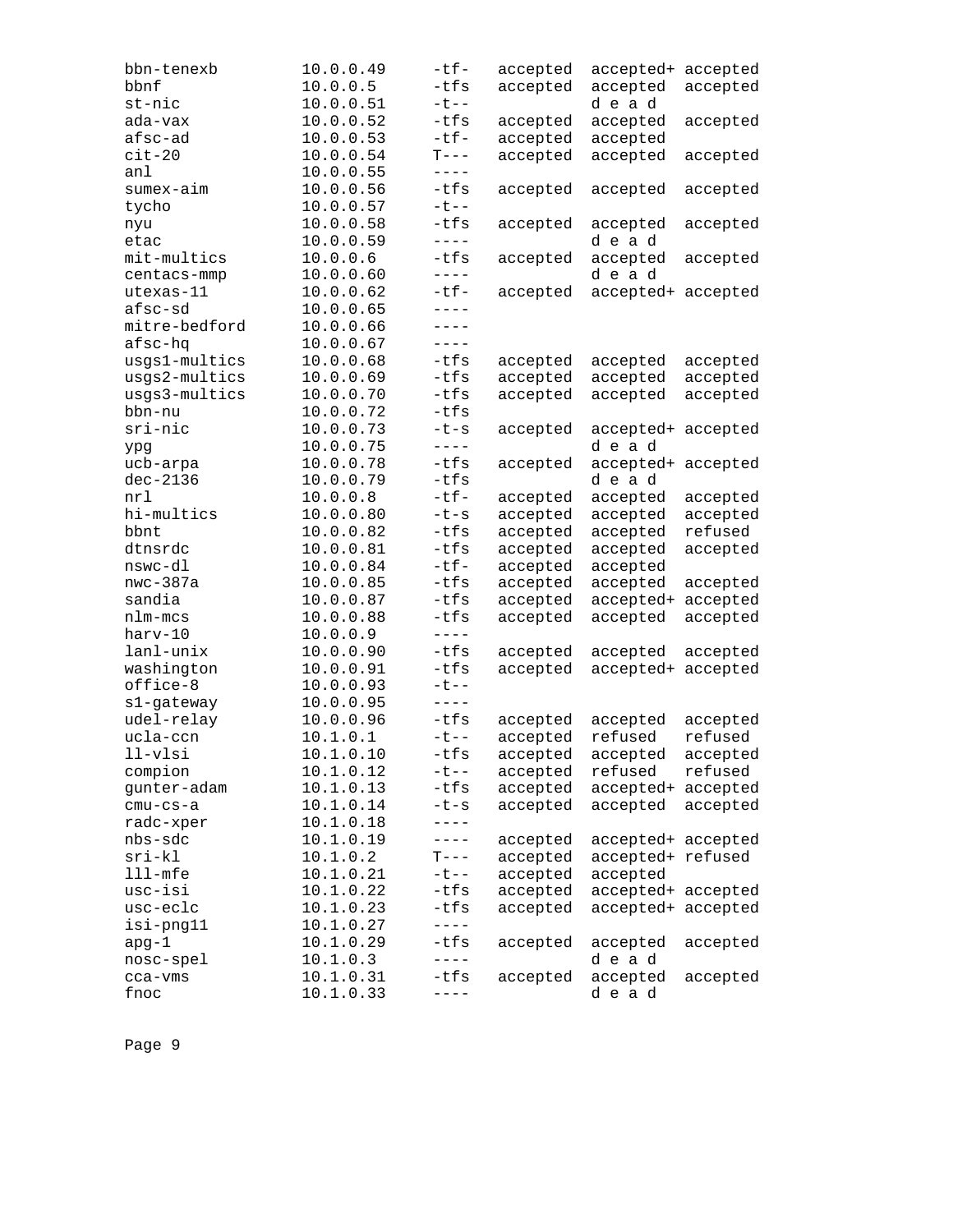| $1b1-cs$ am    | 10.1.0.34 | $--fs$                | accepted | accepted+ refused  |          |
|----------------|-----------|-----------------------|----------|--------------------|----------|
| nosc-sdl       | 10.1.0.35 | $- - - -$             |          |                    |          |
| cincpacflt-wm  | 10.1.0.36 | $- - - - -$           |          |                    |          |
| bragg-stal     | 10.1.0.38 | $-tfs$                |          | dead               |          |
| office-2       | 10.1.0.43 | $T---$                |          |                    |          |
| collins-gw     | 10.1.0.46 | $T---$                |          |                    |          |
| wpafb-afwal    | 10.1.0.47 | -tfs                  | accepted | accepted           |          |
| bbng           | 10.1.0.5  | -tfs                  | accepted | accepted           | accepted |
| usc-isie       | 10.1.0.52 | $-tfs$                | accepted | accepted+          | accepted |
| ncsc           | 10.1.0.53 | $- - - - -$           |          | unreachable        |          |
| cit-vax        | 10.1.0.54 | $-tfs$                | accepted | accepted           | accepted |
| $an1 - mcs$    | 10.1.0.55 | $- - - -$             | accepted | accepted           | accepted |
| su-dsn         | 10.1.0.56 | $---S$                | refused  | refused            | accepted |
| coins-gateway  | 10.1.0.57 | $---$                 |          |                    |          |
| bnl            | 10.1.0.58 | $---$                 |          | dead               |          |
| $mit$ -dms     | 10.1.0.6  | $T---$                | accepted | accepted+ accepted |          |
| utexas-20      | 10.1.0.62 | $-tf-$                | accepted | accepted+          | accepted |
| martin-b       | 10.1.0.64 | -tfs                  | refused  | refused            | refused  |
| afgl           | 10.1.0.66 | $-tf-$                | accepted | accepted           |          |
| rand-relay     | 10.1.0.7  | -tfs                  | accepted | accepted           | refused  |
| bbn-unix       | 10.1.0.72 | $-tfs$                | accepted | accepted           | accepted |
| sri-warf       | 10.1.0.73 | $- - - -$             |          |                    |          |
| mit-devmultics | 10.1.0.77 | $-t-s$                |          | dead               |          |
| dec-marlboro   | 10.1.0.79 | -tfs                  | accepted | accepted           | accepted |
| nrl-aic        | 10.1.0.8  | -tfs                  | accepted | accepted           | accepted |
| nalcon         | 10.1.0.81 | -tfs                  | accepted | accepted           | accepted |
| bbn-vax        | 10.1.0.82 | $-tfs$                | accepted | accepted           | accepted |
| nswc-g         | 10.1.0.84 | $T---$                | accepted | accepted           | accepted |
| office-10      | 10.1.0.93 | $-tf-$                |          |                    |          |
| csnet-sh       | 10.1.0.94 | -tfs                  | accepted | accepted+ accepted |          |
| $s1-a$         | 10.1.0.95 | $- - - -$             |          |                    |          |
| udel-tcp       | 10.1.0.96 | $- - - - -$           |          |                    |          |
| $sri-sta6$     | 10.1.1.51 | $- - - - -$           |          |                    |          |
| srijoyce       | 10.1.4.51 | $-tf-$                | accepted | accepted           | refused  |
| ucla-security  | 10.2.0.1  | -tfs                  | accepted | accepted           | accepted |
| $11-xn$        | 10.2.0.10 | $---$                 |          | dead               |          |
| nbs-unix       | 10.2.0.19 | $- - - - -$           |          | dead               |          |
| $sri-csl$      | 10.2.0.2  | $-t-s$                | accepted | accepted+ accepted |          |
| nadc-ncp       | 10.2.0.24 | $---$                 |          | dead               |          |
| isi-vaxa       | 10.2.0.27 | $-tfs$                | accepted | accepted           | accepted |
| logicon        | 10.2.0.3  | $- - - - -$           |          | d e a d            |          |
| office-3       | 10.2.0.43 | $T---$                | accepted | accepted+ accepted |          |
| mit-tstgw      | 10.2.0.44 | $T---$                |          | dead               |          |
| $sri-unix$     | 10.2.0.51 | $-tfs$                | accepted | accepted+ accepted |          |
| usc-isif       | 10.2.0.52 | -tfs                  | accepted | accepted+ accepted |          |
| afsc-dev       | 10.2.0.53 | $-tf-$                | accepted | accepted           |          |
| acc            | 10.2.0.54 | $- - - - -$           |          | dead               |          |
| aids-unix      | 10.2.0.56 | $-tfs$                | accepted | accepted           | accepted |
| rutgers        | 10.2.0.58 | -tfs                  | accepted | accepted+ accepted |          |
| mit-ai         | 10.2.0.6  | $T---$                |          |                    |          |
|                |           |                       | accepted | accepted+ accepted |          |
| aerospace      | 10.2.0.65 | $-tfs$<br>$- - - - -$ | accepted | accepted           | accepted |
| usgs1-amdahl   | 10.2.0.68 |                       |          |                    |          |
| sri-ai         | 10.2.0.73 | $---$                 | accepted | accepted+ accepted |          |
| ucb-vax        | 10.2.0.78 | -tfs                  | accepted | accepted+ accepted |          |
| nswc-wo        | 10.2.0.8  | -tfs                  | accepted | accepted           | accepted |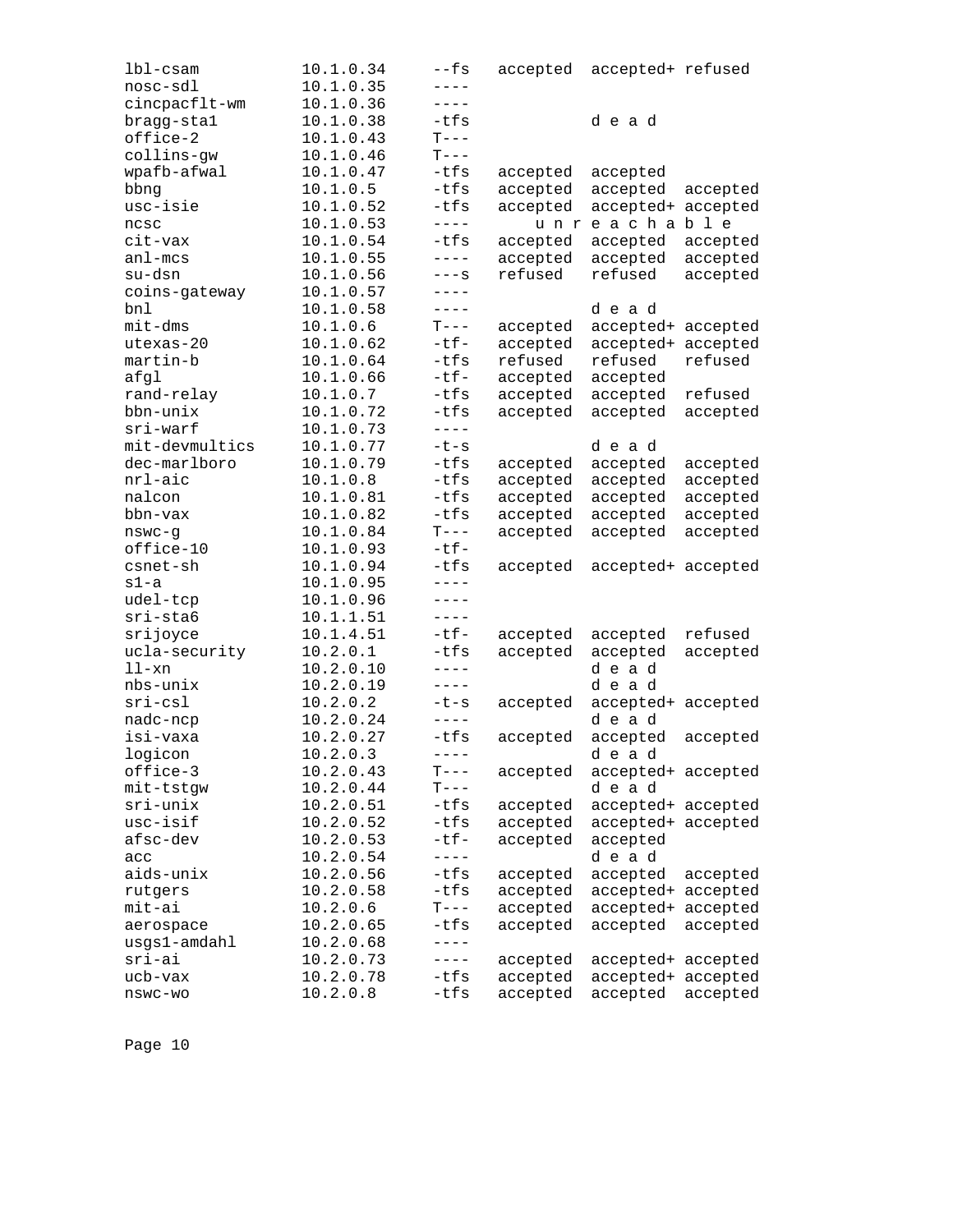| bbn-inoc     | 10.2.0.82  | -tfs      |          |                    |          |
|--------------|------------|-----------|----------|--------------------|----------|
| yale         | 10.2.0.9   | $- - - -$ |          | dead               |          |
| nusc-npt     | 10.2.0.92  | $- - - -$ |          |                    |          |
| office-12    | 10.2.0.93  | $T---$    |          | dead               |          |
| s1-b         | 10.2.0.95  | $-tfs$    |          | dead               |          |
| udel-ee      | 10.2.0.96  | $-tfs$    | accepted | accepted           | accepted |
| ucla-ats     | 10.3.0.1   | $-tfs$    | accepted | accepted           | accepted |
| 11-11        | 10.3.0.10  | $- - - -$ |          |                    |          |
| su-score     | 10.3.0.11  | $-tfs$    | accepted | accepted+ accepted |          |
| $cmu-cs-c$   | 10.3.0.14  | $-tfs$    | accepted | accepted+ accepted |          |
| ames-vmsb    | 10.3.0.16  | $---$     |          |                    |          |
|              |            |           | accepted | accepted           | accepted |
| radc-tops20  | 10.3.0.18  | $-tfs$    | accepted | accepted+ accepted |          |
| $nbs-p1$     | 10.3.0.19  | $---$     |          |                    |          |
| sri-tsc      | 10.3.0.2   | $-tfs$    | accepted | accepted+ accepted |          |
| edn-unix     | 10.3.0.20  | -tfs      | accepted |                    | accepted |
| usc-ecl      | 10.3.0.23  | $-tfs$    | accepted | accepted+ accepted |          |
| $whatton-10$ | 10.3.0.24  | $- - - -$ |          |                    |          |
| arpa-png11   | 10.3.0.28  | $-tfs$    |          |                    |          |
| brl-bmd      | 10.3.0.29  | $-tfs$    | accepted | accepted           | refused  |
| nprdc        | 10.3.0.3   | $-tfs$    | accepted | accepted           | accepted |
| kestrel      | 10.3.0.32  | $-t-s$    | accepted | accepted           | refused  |
| fnoc-secure  | 10.3.0.33  | $---$     |          |                    |          |
| nosc-secure3 | 10.3.0.35  | $- - - -$ |          |                    |          |
| utah-20      | 10.3.0.4   | $-tfs$    | accepted | accepted+ accepted |          |
| office-7     | 10.3.0.43  | $-t$ --   | accepted | refused            | accepted |
| $mit$ -mc    | 10.3.0.44  | $-tfs$    | accepted | accepted+          | accepted |
| okc-unix     | 10.3.0.46  | $-t$ --   | accepted |                    |          |
| bbn-tenexc   | 10.3.0.49  | $-tf-$    | accepted | accepted           | accepted |
| bbna         | 10.3.0.5   | $-tfs$    | accepted | accepted           | accepted |
|              |            | $- - - -$ |          |                    |          |
| sri-sta2     | 10.3.1.51  |           |          |                    |          |
| $sri$ -prmh  | 10.3.2.51  | $T---$    | accepted | accepted+ accepted |          |
| usc-isib     | 10.3.0.52  | $-tfs$    | accepted | accepted+ accepted |          |
| martin       | 10.3.0.53  | $- - - -$ |          |                    |          |
| jpl-vax      | 10.3.0.54  | $- - - -$ | accepted | accepted+ accepted |          |
| mit-ml       | 10.3.0.6   | $T---$    | accepted | accepted+ accepted |          |
| centacs-tf   | 10.3.0.60  | $---$     |          | dead               |          |
| robins-unix  | 10.3.0.64  | $---$     |          | dead               |          |
| rand-unix    | 10.3.0.7   | -tfs      | accepted | accepted           | accepted |
| $sri-iu$     | 10.3.0.73  | $-tfs$    | accepted | accepted+ accepted |          |
| yuma         | 10.3.0.75  | $- - - -$ |          | dead               |          |
| mcclellan    | 10.3.0.78  | $- - - -$ |          | dead               |          |
| nrl-tops10   | 10.3.0.8   | $---$     |          | dead               |          |
| nsrdcoa      | 10.3.0.81  | -tfs      | accepted | accepted           | accepted |
| bbns         | 10.3.0.82  | -tfs      |          | unreachable        |          |
| $nwc-387b$   | 10.3.0.85  | $-tf-$    | accepted | accepted           | accepted |
| uw-vlsi      | 10.3.0.91  | $-tfs$    | accepted | accepted           | accepted |
| nusc         | 10.3.0.92  | $---$     |          | dead               |          |
| $s1-c$       | 10.3.0.95  | $---$     | accepted | accepted           | accepted |
| cornell      | 10.3.0.96  | $-tfs$    | accepted | accepted           | accepted |
| 11-iptcp     | 10.3.44.10 | $T---$    |          |                    |          |
|              |            | $-tfs$    |          | dead               |          |
| $11$ -en     | 10.4.0.10  |           |          |                    |          |
| rochester    | 10.4.0.18  | $---$     |          | dead               |          |
| dca-ems      | 10.4.0.20  | $- - - -$ |          | dead               |          |
| bbn-clxx     | 10.4.0.49  | $-tfs$    | accepted | accepted           | accepted |
| bbn-rsm      | 10.4.0.82  | $-t$ --   |          | dead               |          |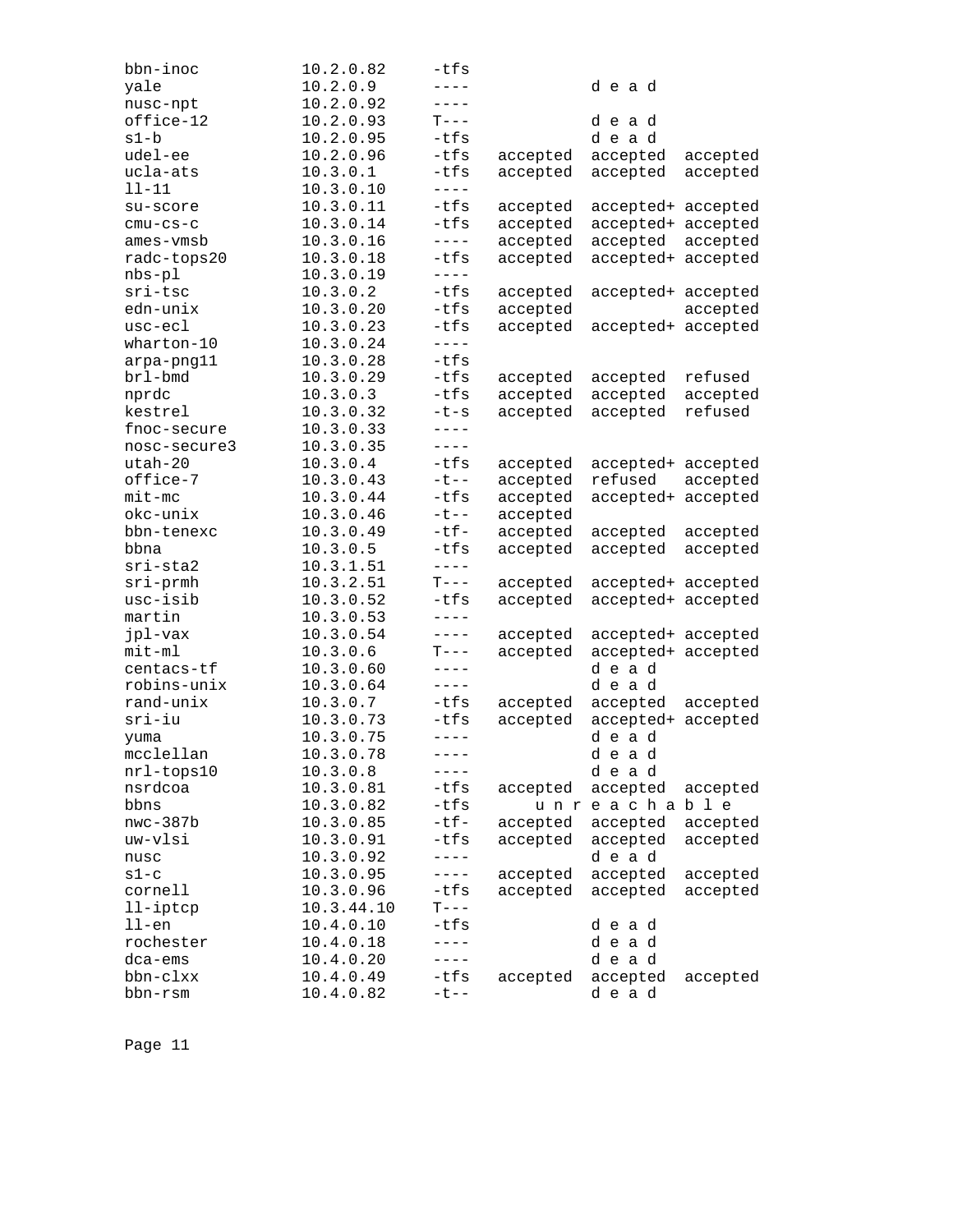| radc-unix      | 10.5.0.18          | $- - - - -$                                                                                                                                                                                                                                                                                                                                                                                  |          | dead               |          |
|----------------|--------------------|----------------------------------------------------------------------------------------------------------------------------------------------------------------------------------------------------------------------------------------------------------------------------------------------------------------------------------------------------------------------------------------------|----------|--------------------|----------|
| dcec-psat      | 10.5.0.20          | $T---$                                                                                                                                                                                                                                                                                                                                                                                       |          |                    |          |
| bbn-noc2       | 10.6.0.82          | $-tfs$                                                                                                                                                                                                                                                                                                                                                                                       | accepted | accepted           | accepted |
| $nrl$ -css     | 10.7.0.8           | -tfs                                                                                                                                                                                                                                                                                                                                                                                         | accepted | accepted           | accepted |
| $uc1-cs$       | 11.3.1.42          | $-t$ --                                                                                                                                                                                                                                                                                                                                                                                      | accepted |                    | refused  |
| ucl-ucl2       | 11.3.2.42          | $- - - -$                                                                                                                                                                                                                                                                                                                                                                                    | accepted |                    | refused  |
| ucl-ucl3       | 11.3.3.42          | $---$                                                                                                                                                                                                                                                                                                                                                                                        |          | dead               |          |
| ucl-ucl4       | 11.3.4.42          | $----$                                                                                                                                                                                                                                                                                                                                                                                       |          | dead               |          |
| ucl-ucl5       | 11.3.5.42          | $- - - -$                                                                                                                                                                                                                                                                                                                                                                                    |          |                    |          |
| ucl-ucl6       | 11.3.6.42          | $- - - -$                                                                                                                                                                                                                                                                                                                                                                                    |          | dead               |          |
| ucl-ucl7       | 11.3.7.42          | $- - - -$                                                                                                                                                                                                                                                                                                                                                                                    |          | dead               |          |
| csnet-purdue   | 128.10.0.2         | $-tfs$                                                                                                                                                                                                                                                                                                                                                                                       | accepted | accepted           | accepted |
| cmu-cs-ius     | 128.2.254.128 -tfs |                                                                                                                                                                                                                                                                                                                                                                                              | accepted | accepted           | accepted |
| cmu-cs-vlsi    | 128.2.254.129 -tfs |                                                                                                                                                                                                                                                                                                                                                                                              | refused  | refused            | refused  |
| $cmu-cs-ps$    | 128.2.254.130      | $- - - - -$                                                                                                                                                                                                                                                                                                                                                                                  |          | dead               |          |
| $cmu-cs-zog$   | 128.2.254.131 -tfs |                                                                                                                                                                                                                                                                                                                                                                                              | accepted | accepted           | accepted |
| $cmu-cs-g$     | 128.2.254.132 -tfs |                                                                                                                                                                                                                                                                                                                                                                                              | accepted | accepted           | accepted |
| $cmu-cs-cad$   | 128.2.254.133 -tfs |                                                                                                                                                                                                                                                                                                                                                                                              | accepted | accepted           | accepted |
| cmu-cs-k       | 128.2.254.136 -tfs |                                                                                                                                                                                                                                                                                                                                                                                              |          | dead               |          |
| cmu-ri-fas     | 128.2.254.138      | $-tfs$                                                                                                                                                                                                                                                                                                                                                                                       | accepted | accepted           | accepted |
| cmu-cs-spice   | 128.2.254.139      | -tfs                                                                                                                                                                                                                                                                                                                                                                                         | accepted | accepted           | accepted |
| cmu-cs-gandalf | 128.2.254.140      | $-tfs$                                                                                                                                                                                                                                                                                                                                                                                       | accepted | accepted           | accepted |
| cmu-ri-leg     | 128.2.254.141 -tfs |                                                                                                                                                                                                                                                                                                                                                                                              |          | dead               |          |
| $cmu-ri-isl$   | 128.2.254.143 -tfs |                                                                                                                                                                                                                                                                                                                                                                                              | accepted | accepted           | accepted |
| $cmu-cs-1$     | 128.2.254.144      | $-tfs$                                                                                                                                                                                                                                                                                                                                                                                       |          | dead               |          |
| cmu-cs-speech  | 128.2.254.145      | $-tfs$                                                                                                                                                                                                                                                                                                                                                                                       | accepted | accepted           | accepted |
| cmu-cs-unh     | 128.2.254.150      | $-tfs$                                                                                                                                                                                                                                                                                                                                                                                       | accepted | accepted           | accepted |
| cmu-ri-arm     | 128.2.254.151 -tfs |                                                                                                                                                                                                                                                                                                                                                                                              | accepted | accepted           | accepted |
| cmu-ri-isl2    | 128.2.254.152 -tfs |                                                                                                                                                                                                                                                                                                                                                                                              | accepted | accepted           | accepted |
| cmu-cs-jk      | 128.2.254.154      | $\frac{1}{2} \frac{1}{2} \frac{1}{2} \frac{1}{2} \frac{1}{2} \frac{1}{2} \frac{1}{2} \frac{1}{2} \frac{1}{2} \frac{1}{2} \frac{1}{2} \frac{1}{2} \frac{1}{2} \frac{1}{2} \frac{1}{2} \frac{1}{2} \frac{1}{2} \frac{1}{2} \frac{1}{2} \frac{1}{2} \frac{1}{2} \frac{1}{2} \frac{1}{2} \frac{1}{2} \frac{1}{2} \frac{1}{2} \frac{1}{2} \frac{1}{2} \frac{1}{2} \frac{1}{2} \frac{1}{2} \frac{$ |          | dead               |          |
| cmu-cs-pt      | 128.2.254.155 -tfs |                                                                                                                                                                                                                                                                                                                                                                                              | accepted | accepted           | accepted |
| cmu            | 128.2.254.255      | $- - - - -$                                                                                                                                                                                                                                                                                                                                                                                  |          | dead               |          |
| dcn1           | 128.4.0.1          | $-tfs$                                                                                                                                                                                                                                                                                                                                                                                       | accepted | accepted+ accepted |          |
| dcn2           | 128.4.0.2          | $-tfs$                                                                                                                                                                                                                                                                                                                                                                                       |          |                    |          |
| dcn3           | 128.4.0.3          | -tfs                                                                                                                                                                                                                                                                                                                                                                                         |          | unreachable        |          |
| dcn4           | 128.4.0.4          | $-tfs$                                                                                                                                                                                                                                                                                                                                                                                       |          | dead               |          |
| dcn5           | 128.4.0.5          | -tfs                                                                                                                                                                                                                                                                                                                                                                                         | accepted | accepted+ accepted |          |
| dcn6           | 128.4.0.6          | -tfs                                                                                                                                                                                                                                                                                                                                                                                         | accepted | accepted+ accepted |          |
| dcn7           | 128.4.0.7          | $-tfs$                                                                                                                                                                                                                                                                                                                                                                                       |          | dead               |          |
| dcn8           | 128.4.0.8          | -tfs                                                                                                                                                                                                                                                                                                                                                                                         |          | dead               |          |
| dcn9           | 128.4.0.9          | -tfs                                                                                                                                                                                                                                                                                                                                                                                         |          | dead               |          |
| ford1          | 128.5.0.1          | -tfs                                                                                                                                                                                                                                                                                                                                                                                         | accepted | accepted+ accepted |          |
| ford2          | 128.5.0.2          | $-tfs$                                                                                                                                                                                                                                                                                                                                                                                       | accepted | accepted+ accepted |          |
| ford3          | 128.5.0.3          | -tfs                                                                                                                                                                                                                                                                                                                                                                                         | accepted | accepted+ accepted |          |
| ford4          | 128.5.0.4          | $-tfs$                                                                                                                                                                                                                                                                                                                                                                                       | accepted | accepted+ accepted |          |
| ford-lab       | 128.5.0.8          | -tfs                                                                                                                                                                                                                                                                                                                                                                                         | accepted | accepted+ accepted |          |
| ford-vax       | 128.5.0.9          | -tfs                                                                                                                                                                                                                                                                                                                                                                                         |          | dead               |          |
| ford-res       | 128.5.0.10         | $-tfs$                                                                                                                                                                                                                                                                                                                                                                                       |          | dead               |          |
| ford-ecc       | 128.5.0.11         | $-tfs$                                                                                                                                                                                                                                                                                                                                                                                       |          | dead               |          |
| ford-srl       | 128.5.0.12         | $-tfs$                                                                                                                                                                                                                                                                                                                                                                                       |          | dead               |          |
| ford-ers       | 128.5.0.13         | $-tfs$                                                                                                                                                                                                                                                                                                                                                                                       |          | dead               |          |
| ford-eed       | 128.5.0.14         | -tfs                                                                                                                                                                                                                                                                                                                                                                                         | accepted | accepted+ accepted |          |
| ford-foe       | 128.5.0.15         | $-tfs$                                                                                                                                                                                                                                                                                                                                                                                       |          | dead               |          |
| ford-wdl1      | 128.5.32.1         | $-tfs$                                                                                                                                                                                                                                                                                                                                                                                       |          | accepted           |          |
| ford-wdl2      | 128.5.32.2         | $-tfs$                                                                                                                                                                                                                                                                                                                                                                                       | accepted | dead               | accepted |
|                |                    |                                                                                                                                                                                                                                                                                                                                                                                              |          |                    |          |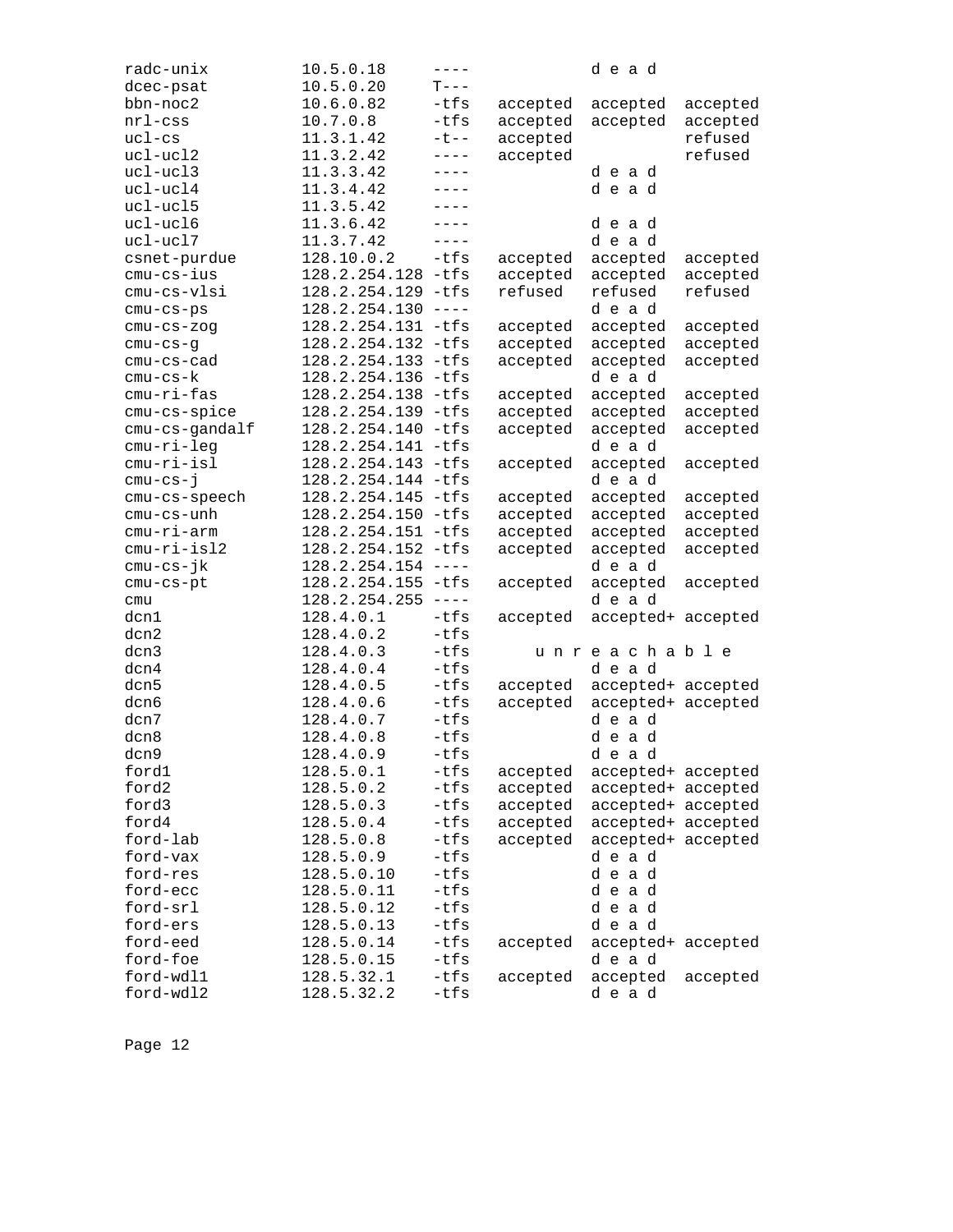| ford-wdl3         | 128.5.32.3 | -tfs                                                                                                                                                                                                                                                                                                                                                                                                                                                                                                       |          | dead               |          |
|-------------------|------------|------------------------------------------------------------------------------------------------------------------------------------------------------------------------------------------------------------------------------------------------------------------------------------------------------------------------------------------------------------------------------------------------------------------------------------------------------------------------------------------------------------|----------|--------------------|----------|
| ford-wdl4         | 128.5.32.4 | $-tfs$                                                                                                                                                                                                                                                                                                                                                                                                                                                                                                     |          | dead               |          |
| ford-wdl5         | 128.5.32.5 | $-tfs$                                                                                                                                                                                                                                                                                                                                                                                                                                                                                                     |          | dead               |          |
| ford-wdl6         | 128.5.32.6 | $-t$ $-$                                                                                                                                                                                                                                                                                                                                                                                                                                                                                                   | accepted | accepted           | accepted |
| dfvlr1            | 128.7.0.1  | $-tfs$                                                                                                                                                                                                                                                                                                                                                                                                                                                                                                     |          | unreachable        |          |
| dfvlr2            | 128.7.0.2  | $-tfs$                                                                                                                                                                                                                                                                                                                                                                                                                                                                                                     |          | unreachable        |          |
| dfvlr3            | 128.7.0.3  | $-tfs$                                                                                                                                                                                                                                                                                                                                                                                                                                                                                                     |          | unreachable        |          |
| dfvlr7            | 128.7.0.7  | $-tfs$                                                                                                                                                                                                                                                                                                                                                                                                                                                                                                     |          | unreachable        |          |
| umd1              | 128.8.0.1  | $-tfs$                                                                                                                                                                                                                                                                                                                                                                                                                                                                                                     | accepted | accepted+ accepted |          |
| umd2              | 128.8.0.2  | $-t$ $-$                                                                                                                                                                                                                                                                                                                                                                                                                                                                                                   | refused  | refused            | refused  |
| umd3              | 128.8.0.3  | $-tfs$                                                                                                                                                                                                                                                                                                                                                                                                                                                                                                     | accepted | accepted+ accepted |          |
| umd4              | 128.8.0.4  | $-tfs$                                                                                                                                                                                                                                                                                                                                                                                                                                                                                                     |          | dead               |          |
| umd5              | 128.8.0.5  | $-tfs$                                                                                                                                                                                                                                                                                                                                                                                                                                                                                                     | accepted | accepted+ accepted |          |
| umd6              | 128.8.0.6  | $-tfs$                                                                                                                                                                                                                                                                                                                                                                                                                                                                                                     |          | dead               |          |
| umd7              | 128.8.0.7  | $-tfs$                                                                                                                                                                                                                                                                                                                                                                                                                                                                                                     |          | dead               |          |
| bbn-cvax          | 128.11.0.2 | $-tfs$                                                                                                                                                                                                                                                                                                                                                                                                                                                                                                     |          |                    |          |
| purdue-tn         | 14.0.0.1   | -tfs                                                                                                                                                                                                                                                                                                                                                                                                                                                                                                       | accepted | accepted           | accepted |
| uwisc-tn          | 14.0.0.2   | $-tfs$                                                                                                                                                                                                                                                                                                                                                                                                                                                                                                     |          |                    |          |
| rand-tn           | 14.0.0.3   | $-tfs$                                                                                                                                                                                                                                                                                                                                                                                                                                                                                                     |          |                    |          |
| udel-tn           | 14.0.0.4   | $-tfs$                                                                                                                                                                                                                                                                                                                                                                                                                                                                                                     |          |                    |          |
| $mit-csr$         | 18.10.0.8  | $---S$                                                                                                                                                                                                                                                                                                                                                                                                                                                                                                     | accepted |                    | accepted |
| mit-ajax          | 18.10.0.64 | $-tf-$                                                                                                                                                                                                                                                                                                                                                                                                                                                                                                     | accepted | accepted           | accepted |
| $mit-cls$         | 18.10.0.76 | -tfs                                                                                                                                                                                                                                                                                                                                                                                                                                                                                                       | accepted | accepted           | accepted |
| csnet-sh          | 192.5.2.3  | $T---$                                                                                                                                                                                                                                                                                                                                                                                                                                                                                                     | accepted | accepted+ accepted |          |
| brl-vld           | 192.5.21.2 | $-tfs$                                                                                                                                                                                                                                                                                                                                                                                                                                                                                                     |          | unreachable        |          |
| brl-secad-vg      | 192.5.21.3 | $- - - -$                                                                                                                                                                                                                                                                                                                                                                                                                                                                                                  |          | unreachable        |          |
| brl-vld-vg        | 192.5.21.4 | $- - - - -$                                                                                                                                                                                                                                                                                                                                                                                                                                                                                                |          | unreachable        |          |
| brl-vld-gr        | 192.5.21.5 | -tfs                                                                                                                                                                                                                                                                                                                                                                                                                                                                                                       |          | unreachable        |          |
| $cit-750$         | 192.5.7.3  | $-tfs$                                                                                                                                                                                                                                                                                                                                                                                                                                                                                                     |          | unreachable        |          |
| edn-host1         | 21.1.0.1   | $-tfs$                                                                                                                                                                                                                                                                                                                                                                                                                                                                                                     |          | dead               |          |
| bbncca            | 3.0.0.2    | -tfs                                                                                                                                                                                                                                                                                                                                                                                                                                                                                                       | accepted | accepted           | accepted |
| bbnccf            | 3.0.0.4    | $-tfs$                                                                                                                                                                                                                                                                                                                                                                                                                                                                                                     | accepted | accepted           | accepted |
| bbnx              | 3.0.0.8    | $-tfs$                                                                                                                                                                                                                                                                                                                                                                                                                                                                                                     | accepted | accepted           | accepted |
| csnet-cic         | 3.0.0.14   | -tfs                                                                                                                                                                                                                                                                                                                                                                                                                                                                                                       | accepted | accepted           | accepted |
| bbn-noc           | 3.1.0.14   | $-tfs$                                                                                                                                                                                                                                                                                                                                                                                                                                                                                                     | accepted | accepted           | accepted |
| bbnccb            | 3.1.0.2    | $-tfs$                                                                                                                                                                                                                                                                                                                                                                                                                                                                                                     | accepted | accepted           | accepted |
| alta-coma         | 3.1.0.50   | $\mathbf{T}--% \begin{pmatrix} \mathbf{T} & \mathbf{T}% & \mathbf{T} & \mathbf{T}% & \mathbf{T} & \mathbf{T}% & \mathbf{T} & \mathbf{T} & \mathbf{T} \\ \mathbf{T} & \mathbf{T} & \mathbf{T} & \mathbf{T} & \mathbf{T} \\ \mathbf{T} & \mathbf{T} & \mathbf{T} & \mathbf{T} & \mathbf{T} \\ \mathbf{T} & \mathbf{T} & \mathbf{T} & \mathbf{T} \\ \mathbf{T} & \mathbf{T} & \mathbf{T} & \mathbf{T} \\ \mathbf{T} & \mathbf{T} & \mathbf{T} & \mathbf{T} \\ \mathbf{T} & \mathbf{T} & \mathbf{T} & \mathbf$ |          |                    |          |
| bbn-admin         | 3.1.0.6    | $-tfs$                                                                                                                                                                                                                                                                                                                                                                                                                                                                                                     | refused  | refused            | refused  |
| bbnz              | 3.1.0.7    | $-tfs$                                                                                                                                                                                                                                                                                                                                                                                                                                                                                                     | accepted | accepted           | accepted |
| bbnccc            | 3.2.0.2    | $-tfs$                                                                                                                                                                                                                                                                                                                                                                                                                                                                                                     |          | dead               |          |
| bbnp              | 3.2.0.4    | $-tfs$                                                                                                                                                                                                                                                                                                                                                                                                                                                                                                     | accepted | accepted           | accepted |
| bbn-inoc          | 3.2.0.6    | -tfs                                                                                                                                                                                                                                                                                                                                                                                                                                                                                                       | accepted | accepted           | accepted |
| bbnq              | 3.2.0.7    | -tfs                                                                                                                                                                                                                                                                                                                                                                                                                                                                                                       | accepted | accepted           | accepted |
| bbny              | 3.2.0.8    | -tfs                                                                                                                                                                                                                                                                                                                                                                                                                                                                                                       | accepted | accepted           | accepted |
| bbnccd            | 3.3.0.2    | $-tfs$                                                                                                                                                                                                                                                                                                                                                                                                                                                                                                     | accepted | accepted           | accepted |
| bbncci            | 3.3.0.4    | -tfs                                                                                                                                                                                                                                                                                                                                                                                                                                                                                                       |          | dead               |          |
| bbnw              | 3.3.0.6    | -tfs                                                                                                                                                                                                                                                                                                                                                                                                                                                                                                       | accepted | accepted           | accepted |
| bbn-cd            | 3.3.0.9    | $-tfs$                                                                                                                                                                                                                                                                                                                                                                                                                                                                                                     | accepted | accepted           | accepted |
| satnet            | 4.0.0.0    | $---$                                                                                                                                                                                                                                                                                                                                                                                                                                                                                                      |          |                    |          |
| etam-expak        | 4.0.0.1    | ----                                                                                                                                                                                                                                                                                                                                                                                                                                                                                                       |          |                    |          |
| goonhilly-expak   | 4.0.0.2    |                                                                                                                                                                                                                                                                                                                                                                                                                                                                                                            |          |                    |          |
| tanum-expak       | 4.0.0.3    |                                                                                                                                                                                                                                                                                                                                                                                                                                                                                                            |          |                    |          |
| satnet-sink       | 4.0.0.37   |                                                                                                                                                                                                                                                                                                                                                                                                                                                                                                            |          |                    |          |
| etam-monitor      | 4.0.0.41   |                                                                                                                                                                                                                                                                                                                                                                                                                                                                                                            |          |                    |          |
| goonhilly-monitor | 4.0.0.42   |                                                                                                                                                                                                                                                                                                                                                                                                                                                                                                            |          |                    |          |
|                   |            |                                                                                                                                                                                                                                                                                                                                                                                                                                                                                                            |          |                    |          |